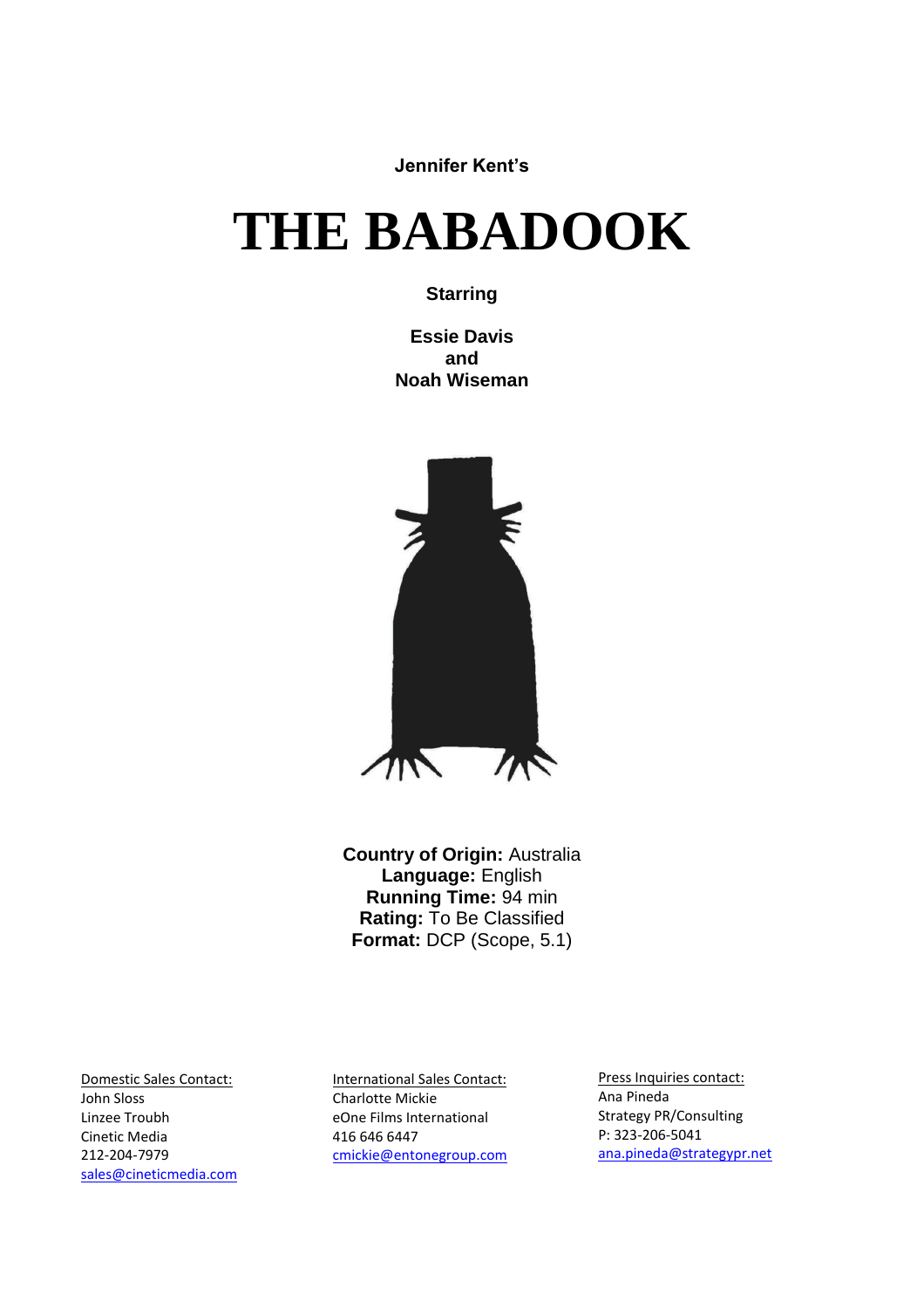# **SYNOPSIS:**

## **ONE LINE SYNOPSIS**

A single mother, plagued by the violent death of her husband, battles with her son's fear of a monster lurking in the house, but soon discovers a sinister presence all around her.

#### **SYNOPSIS**

Six years after the violent death of her husband, Amelia (Essie Davis) is at a loss. She struggles to discipline her 'out of control' 6 year-old, Samuel (Noah Wiseman), a son she finds impossible to love. Samuel's dreams are plagued by a monster he believes is coming to kill them both.

When a disturbing storybook called 'The Babadook' turns up at their house, Samuel is convinced that the Babadook is the creature he's been dreaming about. His hallucinations spiral out of control, he becomes more unpredictable and violent. Amelia, genuinely frightened by her son's behaviour, is forced to medicate him.

But when Amelia begins to see glimpses of a sinister presence all around her, it slowly dawns on her that the thing Samuel has been warning her about may be real.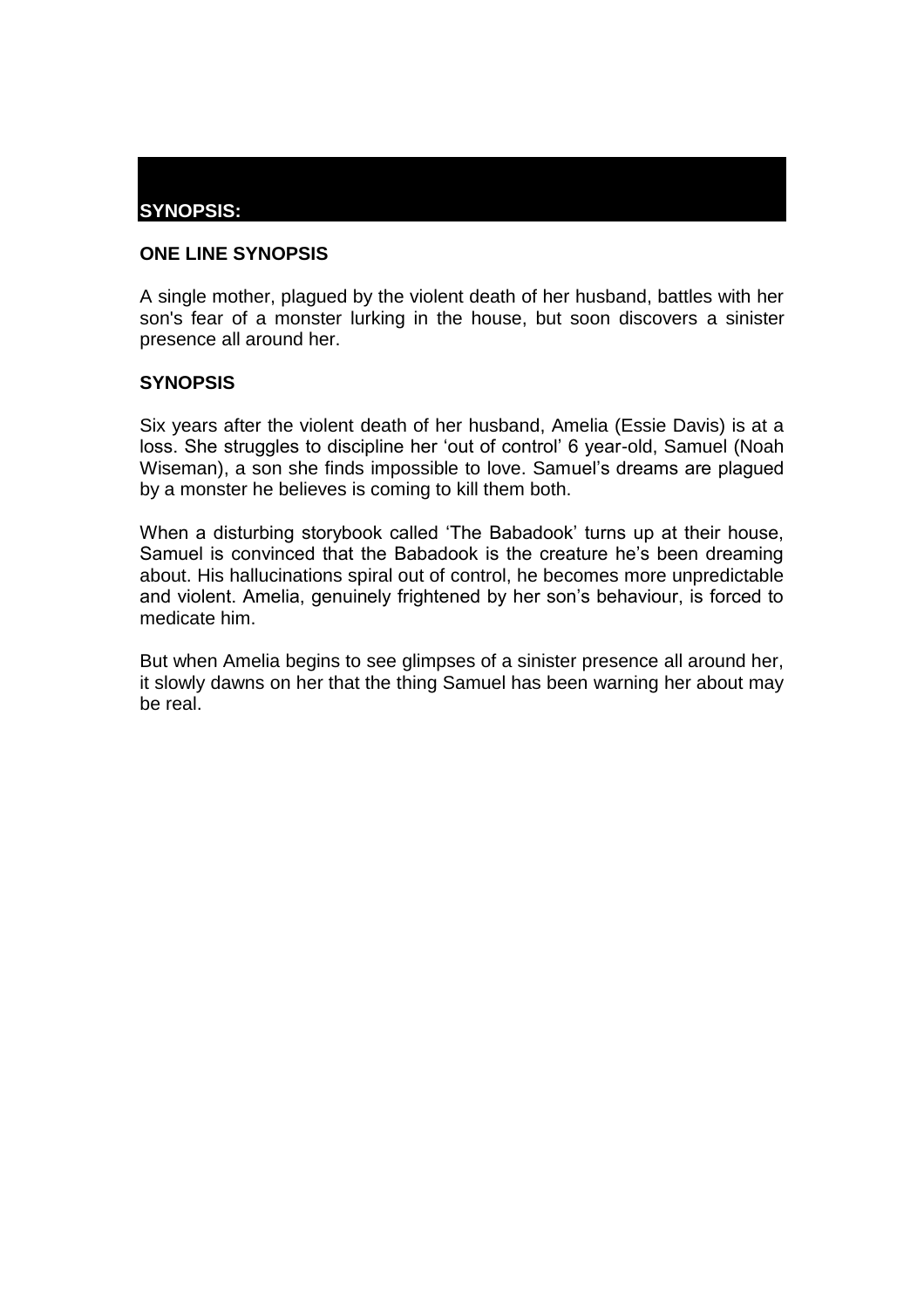## **THE BABADOOK is a psychological thriller in the tradition of Polanski's classic domestic horrors (***Rosemary's Baby, The Tenant, Repulsion***).**

#### **Using her award winning short horror** *Monster* **as a springboard, writer/director Jennifer Kent developed the script for her feature film debut at the Binger Lab in Amsterdam with assistance from SCREEN NSW and SCREEN AUSTRALIA.**

#### **THE BABADOOK – JENNIFER KENT'S DIRECTOR'S STATEMENT:**

I am fascinated by what happens to people when they suppress their feelings, especially painful ones. Suppression may work momentarily, even for a number of years, but eventually the truth will come out.

Amelia, the central character of the film, goes through the horrific and violent loss of her husband, the love of her life, in a terrible car accident. This happens as they are speeding to the hospital, Amelia in labour with their first child. The day her husband is killed is the day her son Samuel is born. The film begins almost seven years later.

Amelia finds she cannot love her son because she hasn't been able to face the grief of what happened. This suppressed grief builds such energy that it splits off from her, stalks then possesses her, and eventually wills her to murder her 6-year-old child. This questioning of mother love is where the core of the horror lies. How does one cope with a mother, the oldest and most trusted symbol of love and protection, transforming into a terrible force of murderous destruction? How does a six-year-old child possibly overcome that?

This precarious relationship between Amelia and Samuel is also where the hope of the film exists. Despite its horror, THE BABADOOK is a love story, a mother moving through the centre of hell towards her child. It's a nightmare ride, but like Amelia, the audience is rewarded for their commitment to it.

I am very inspired by the early silent horror films. They were visually beautiful and arresting, elevated in many cases to a poetic level. This is our visual starting point with THE BABADOOK: to take inspiration from these bold visual worlds and find our own distinctive, modern take on them. These films were strongly influenced by German Expressionism, bringing the 'inside out' externalizing the emotions, reflecting them in the design and camera work. This heightened style creates a perfect visual language for a psychological horror.

Considering the horrific power of this story, our teams' commitment to a new and captivating visual world, and the potential for powerhouse performances in the roles of mother and son, I have full faith that THE BABADOOK will be a visually arresting, powerfully moving and deeply frightening film. It has enough elements of genre to make it recognizable to a wider audience, but it also possesses enough originality, boldness and depth to make it unlike any other film an audience has seen to date.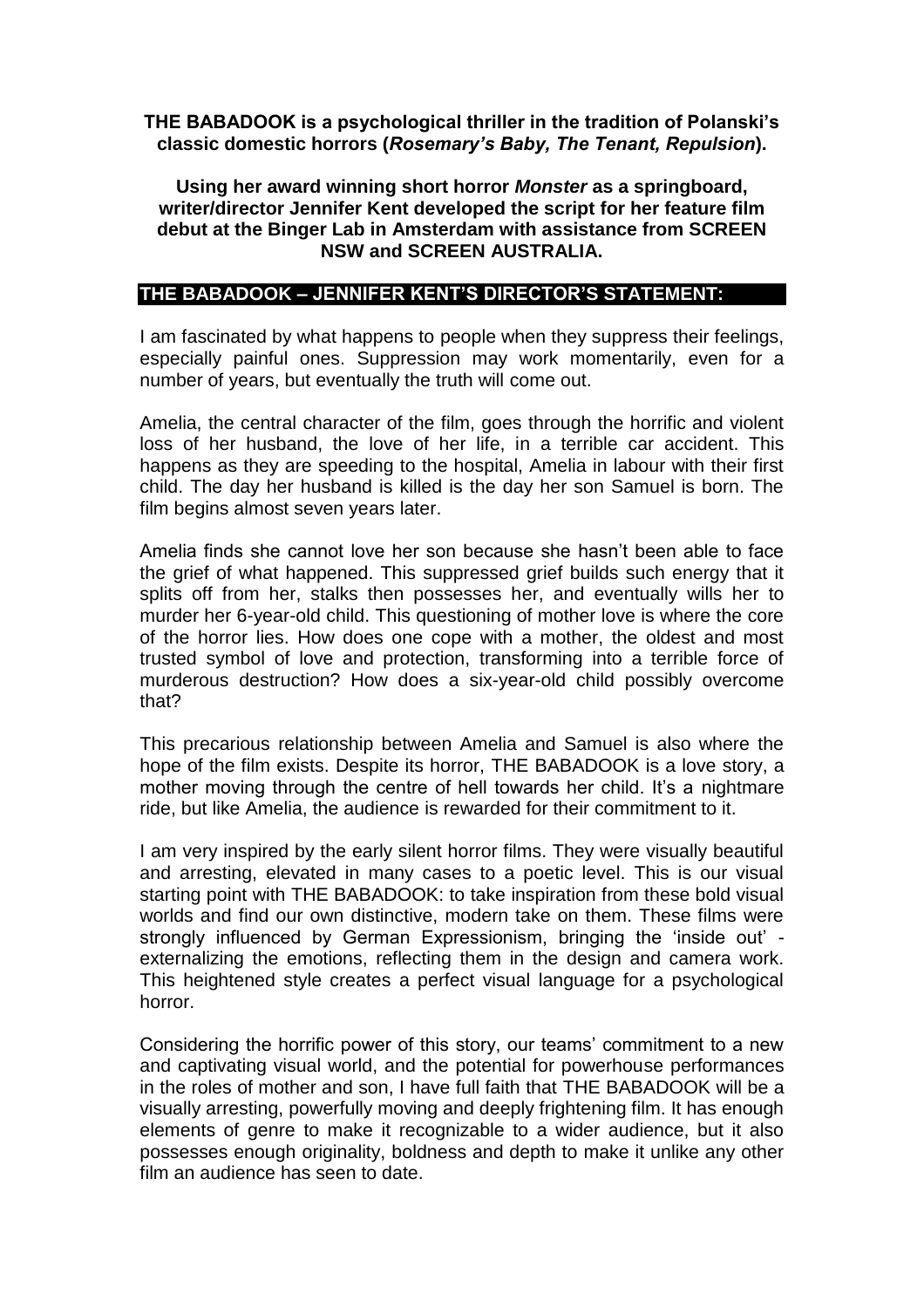#### **CAST:**

#### **ESSIE DAVIS**

*Amelia*

Essie Davis has become one of Australia's most respected and acclaimed film, theatre and television actors since graduating from Australia's National Institute of Dramatic Art.

Essie's feature film credits include Peter Webber's *Girl with a Pearl Earring,*  The Wachowski Brothers' *The Matrix Reloaded* and *The Matrix Revolutions,*  Michael Winterbottom's *Code 46*, *Charlotte's Web*, *Isolation*, Baz Luhrmann's *Australia, The Wedding Party,* which premiered at the 2010 Melbourne Film Festival, and *South Solitary,* which opened the 2010 Sydney Film Festival and earned her a Film Critics Circle of Australia award for Best Supporting Actress.

Essie has starred in numerous television series and miniseries including *Sweeney Todd* for the BBC, *The Silence*, *After the Deluge,* which earned her an AFI Award for Best Supporting Actress, and *Halifax f.p: The Spider and the Fly* for which she was nominated for an AFI Award for Best Performance by an Actress.

Essie has also gained critical acclaim for her theatre roles. Her performance as Stella in the National Theatre (London) production of *A Streetcar Named Desire* earned Essie an Olivier Award and, in 2004, she was nominated for a Tony Award for her performance as Dottie in the Broadway run of the National Theatre (London) production of *Jumpers*. For the Sydney Theatre Company she has starred in *Tot Mom* directed by Steven Soderbergh and *The School for Scandal* directed by Judy Davis, which earned her a Helpmann Award nomination, and her performance in *Cat on a Hot Tin Roof* for the Melbourne Theatre Company saw her nominated for a Green Room Award for Best Female Performer.

In 2011, Essie appeared as Dolly Pickles in the highly anticipated Showtime mini-series of Tim Winton's *Cloudstreet*, directed by Matthew Saville, and as Anouk in *The Slap*, adapted from the multi award winning novel by Christos Tsiolkas. She was also seen in Jonathan Teplitzky's *Burning Man* opposite Matthew Goode and Rachel Griffiths

In 2013, Essie will star in Jennifer Kent's feature THE BABADOOK and the second series of *Miss Fisher's Murder Mysteries* on the ABC. Her performance as Phryne Fisher in the first series earned her an AACTA Award nomination for Best Lead Actress in a Television Drama.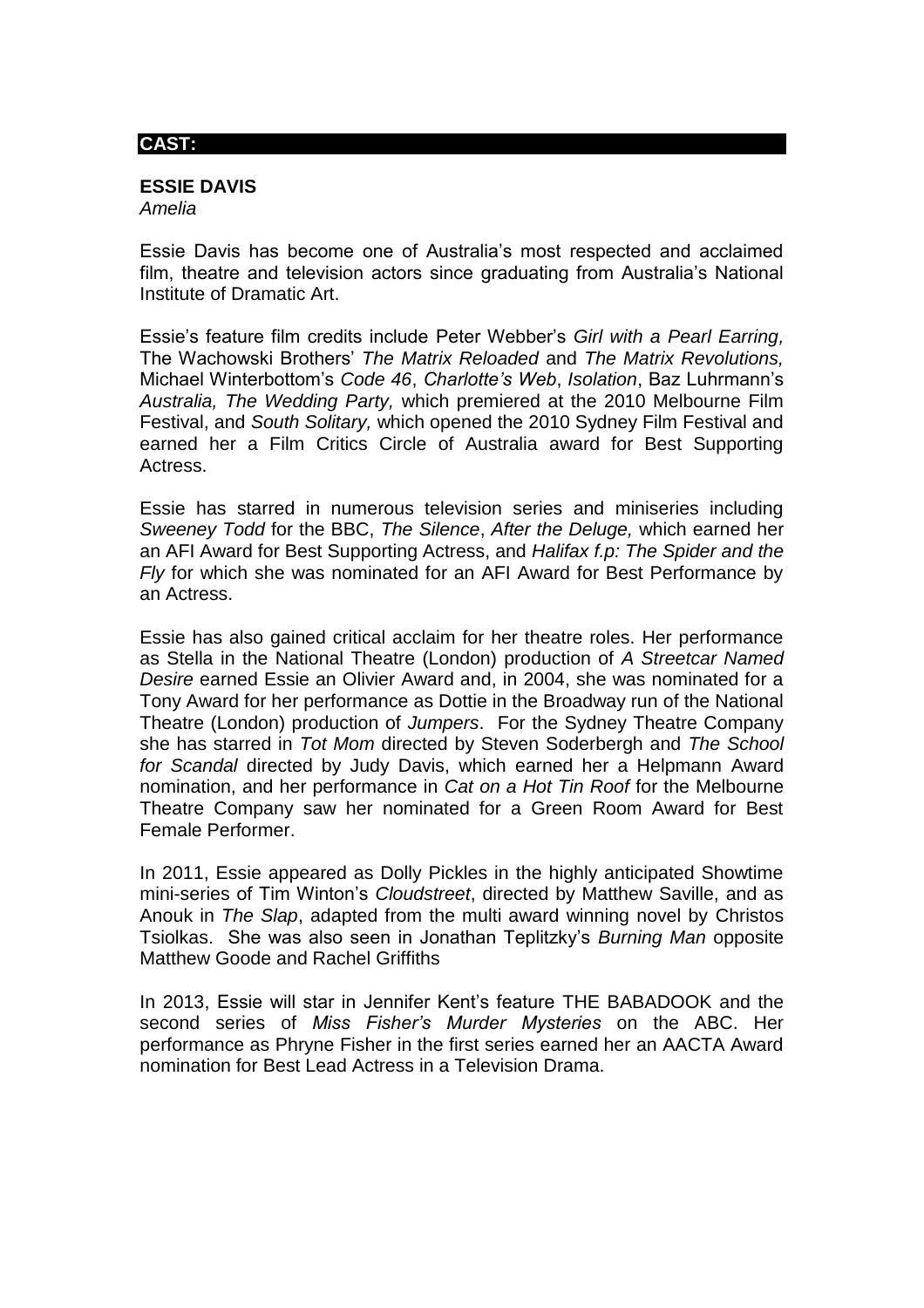#### **NOAH WISEMAN**

*Samuel*

Noah Wiseman is just 7 years old, THE BABADOOK marks the debut feature film role for Noah. Nikki Barrett, casting director, approached Noah's drama teacher regarding children to audition for THE BABADOOK. He was asked to audition and after five call-backs he landed the role and has since been signed to an agency. This is Noah's first professional screen appearance. He also recently filmed the short film *The Gift* playing the lead role of Louis. This young actor has a bright future ahead of him.

#### **DANIEL HENSHALL**

*Robbie*

Daniel Henshall made his feature film debut in Justin Kurzel's critically acclaimed *Snowtown*, in which he gave a chilling portrayal as serial killer John Bunting. Daniel's performance earned him the Best Actor award at the Marrakech International Film Festival, AACTA/AFI Awards, Festival de Cinema Valenciennes, and Film Critics Circle of Australia Awards. *Snowtown* was awarded the President of the Jury Special Award Grand Prix at Cannes.

Daniel's other film credits include the romantic comedy, *Any Questions for Ben?,* a Working Dog feature directed by Rob Sitch, and *Not Suitable For Children*, directed by Oscar nominee Peter Templeman*.* 

In 2013, he will be seen alongside Christina Ricci in *Around the Block* directed by Sarah Spillane, Zak Hilditch's apocalyptic thriller *These Final Hours*, and Jennifer Kent's psychological drama, THE BABADOOK. Daniel has also completed filming the American Movie Classics (AMC) pilot *Turn* with Jamie Bell.

Daniel's television credits include the second series of *Rake*, Fremantle Media's mini-series, *Devil's Dust, All Saints, Rescue Special Ops*, and Network Ten's comedy drama *Mr and Mrs Murder*.

## **HAYLEY McELHINNEY**

*Claire*

Hayley McElhinney is an award winning theatre, film and television actress.

Her film credits include *My Mother Frank, Charmed Robbery, City Loop* and the upcoming feature, THE BABADOOK.

She's appeared in numerous television series including *Blue Heelers, All Saints, Always Greener, Love is a Four Letter Word, Water Rats* and *Young Lions*.

In 2005 she was one of twelve actors who were offered an exclusive two-year contract to be a part of The Sydney Theatre Company's Actors Company,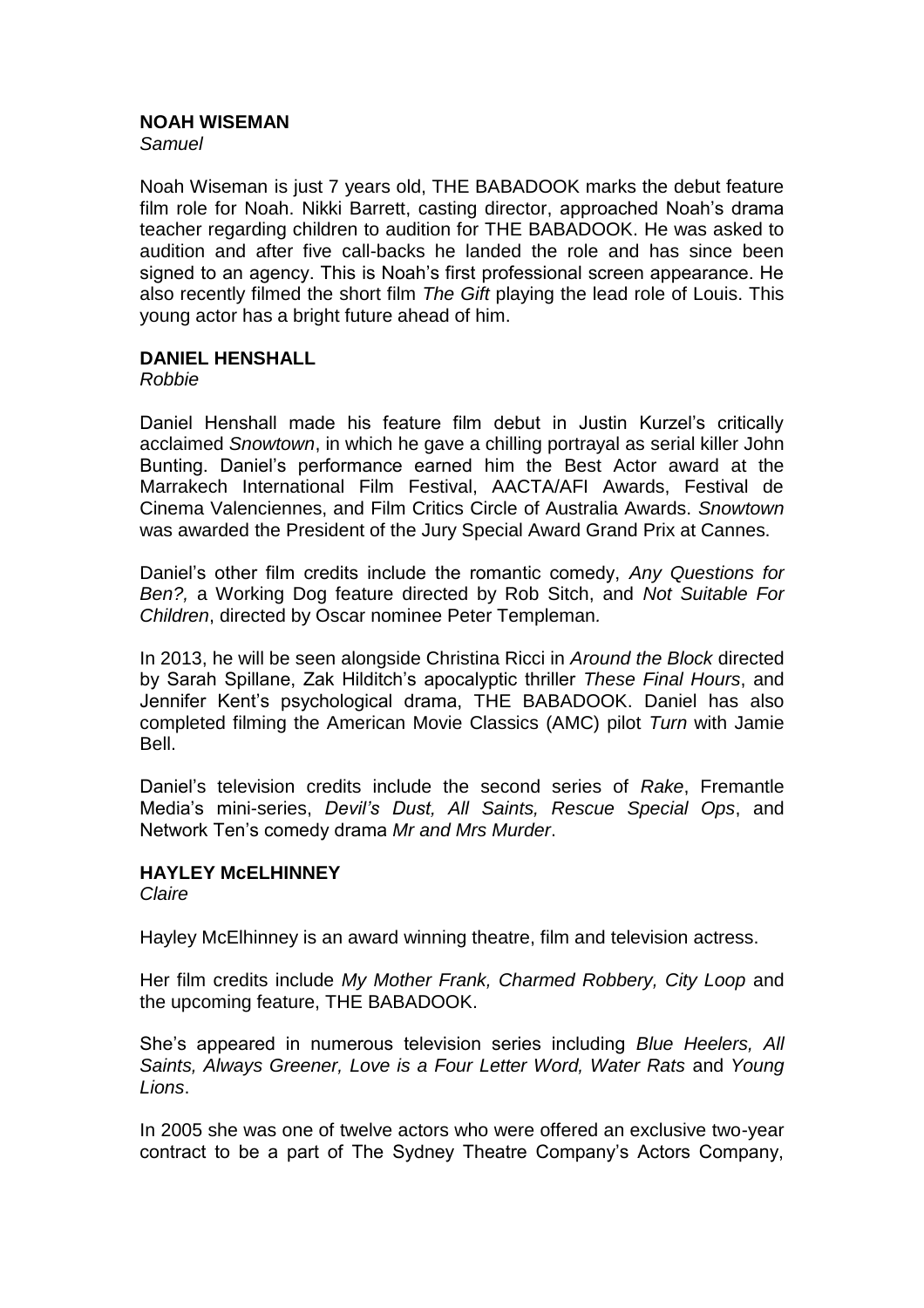alongside acclaimed actors Deborah Mailman, John Gaden, Pamela Rabe, Dan Spielman and others.

In 2006 she won Best Supporting Actress at the Sydney Theatre Awards for her role in *Mother Courage & Her Children*.

Other theatre roles include *Uncle Vanya* (Australian and US seasons), *War of The Roses, Gallipoli, A Midsummer's Nights Dream, The Art of War, The Season At Sarsaparilla*, *Bourgeois Gentlemen* and many more.

#### **BARBARA WEST**

*Mrs. Roach*

Barbara trained at the London Academy of Music and Dramatic Art. She has worked extensively with the State Theatre Company of South Australia from its earliest days, including roles in *Old Times*, *Winters Tale*, *A Delicate Balance* and the role of Laurel in the Australian play *Salt*. She also did considerable work for the Stage Co. which included a one woman show *The Rainbows End* written by a South Australian writer on the life of Miles Franklin; this production was taken to the San Antonio Arts Festival.

Barbara has also worked for many years in Radio Drama. Television credits include roles in *Matlock*, *Division 4, Cop Shop* and *Hat Stick and Cloak*, a series of fairy stories shown on the ABC. Film credits include *Weekend of Shadows, Breaker Morant* and more recently *The Moment*, a short experimental film. Barbara received a Critics Circle Award in 2012 for Lifetime Achievement.

## **BEN WINSPEAR**

*Oskar*

Before leaving Hobart to study acting at NIDA, Ben cut his teeth on *A Bright and Crimson Flower*, *The Ship that Never Was*, and *The Wind in the Willows*, among others.

Since then Ben has acted for many of Australia's leading theatre companies and festivals including *Frankenstein* for STC, *Great Expectation*s for MTC, *Baghdad Wedding* for Belvoir Street, for which he won the Helpmann for Best Actor, and most recently *Faust* for Bell Shakespeare.

On the small screen Ben was nominated for an AFI for his role in the ABC's *My Place* and has also appeared in *Panic at Rock Island* and *Crownies*.

Ben's feature film credits include *Geography of the Hapless Heart* and the upcoming film, THE BABADOOK.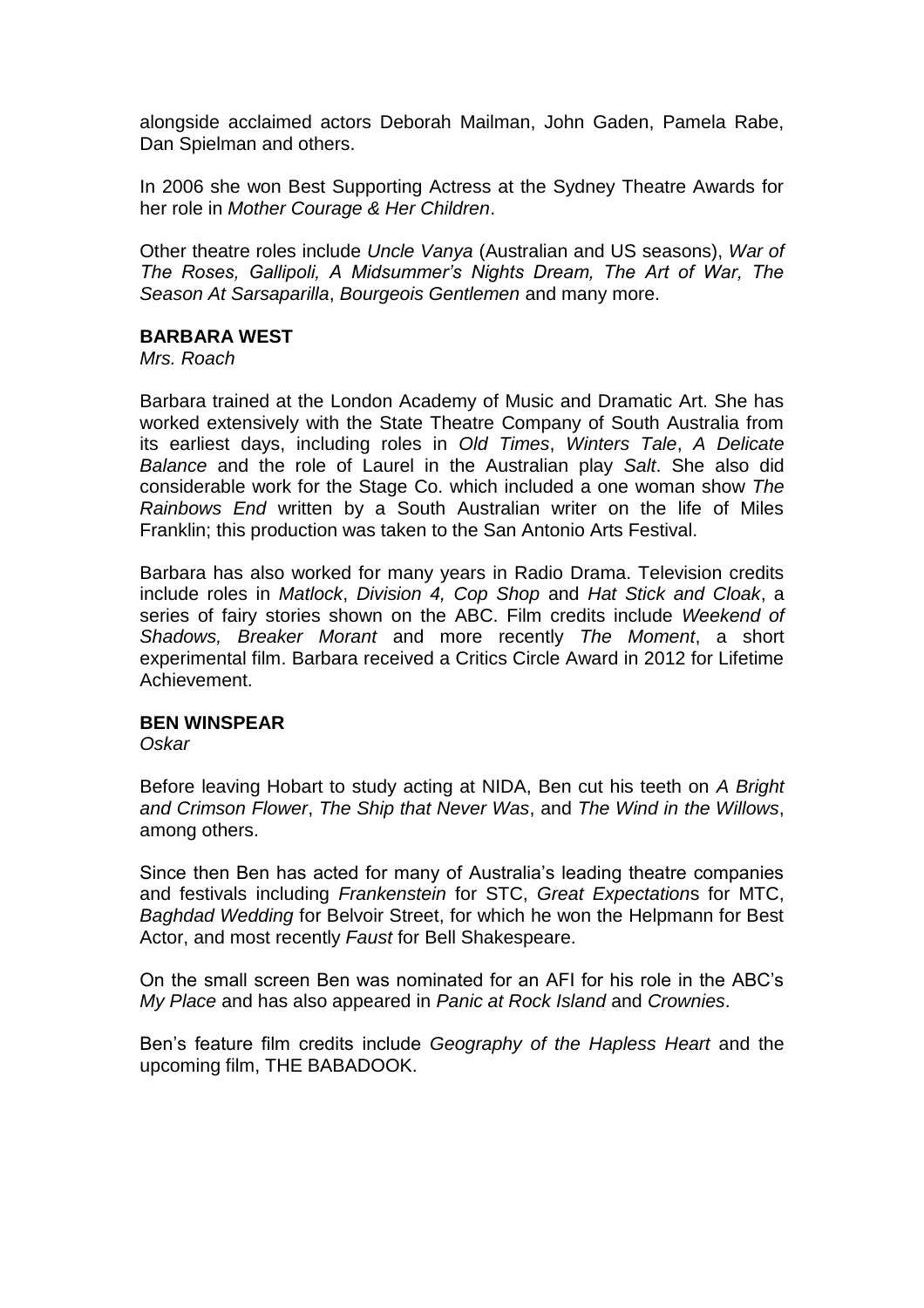## **CREW:**

# **JENNIFER KENT**

*Writer / Director*

JENNIFER KENT (writer/director) graduated from NIDA (National Institute of Dramatic Art) as an actor and has worked extensively in theatre, film and TV in Australia. In 2002, Jennifer undertook a directing attachment with Lars von Trier on *Dogville*, starring Nicole Kidman.

She has since been writing and developing her own film projects. Jennifer's award winning short film, *Monster*, was screened at over forty international festivals. She was one of the directors on *Two Twisted*, a series of '*Twilight Zone*' style thrillers produced by Bryan Brown for Channel Nine Australia. Jennifer has three feature films in development including *Grace* (a dark, gothic love story set in Tasmania in the 1820s) which won the Prix Du Scenario for unproduced scripts at the Cinema Des Antipodes festival in France. Psychological thriller THE BABADOOK will be Jennifer's debut feature as writer/director.

#### Select *Monster* Festival and Award List:

- Aspen Shortsfest 2006: Audience Favourite Award & The Ellen Award: Certificate for Distinctive Achievement
- Karlovy Vary Film Festival, Prague 2006 (Czech Republic)
- Telluride Film Festival 2005 (United States)
- Slamdance Film Festival 2006 (US) SXSW International Film Festival 2006 (Texas, US)
- Australian Screen Sound Guild Awards 2005: Best Sound in a Short Film
- Dead By Dawn 2007 (Scottish Film Festival): Audience Favourite Award
- Imago Filmfest, Portugal: Onda Curta Prize 2006
- Fitzroy Shorts: Best Short Film Award 2006 (nomination)
- Sydney International Film Festival 2005 (Australia)
- Flickerfest 2006 (Australia)
- Montreal World Film Festival 2005 (Canada)
- St Kilda Film Festival 2006 (Australia)
- Chicago Horror Film Festival 2006 (US)
- Palm Springs International Festival of Short Films 2005 (US)
- Interfilm Berlin 2005 (Germany)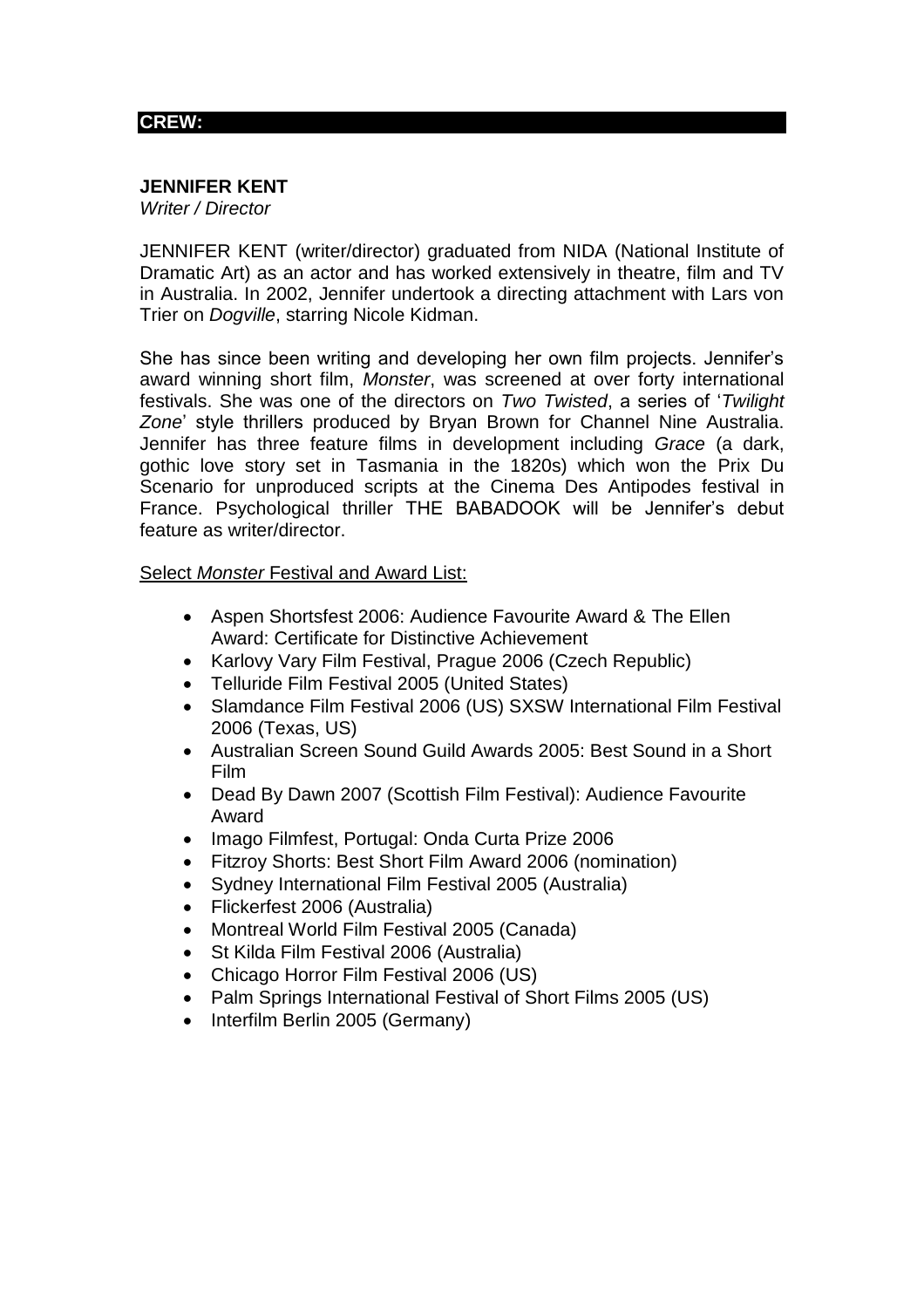## **KRISTINA CEYTON**

*Producer*

Kristina Ceyton is part of Causeway Films, a Sydney based production company focused on the development and production of high quality feature films and television drama.

Kristina was born in Germany and spent her formative years in Hong Kong, where her father was stationed as political foreign correspondent. Kristina studied Economics and French Literature in Paris, graduating in 1995, then moved to Berlin where she started in the film industry and subsequently worked as Script Supervisor on many feature films and telemovies across Europe. In 2001 she relocated to Australia where she commenced her producing career.

Kristina's credits include award-winning short films *Small Boxes* (2006) and *The Ground Beneath* (2008). Both films have received great international success, winning over 40 awards collectively. *The Ground Beneath* was shortlisted for nomination for the 2010 Academy Awards as Best Live Action Short.

Kristina associate produced the Australian feature film *Newcastle* (2008), and is currently developing a select slate of feature projects, including *Highways to a War* by Christopher J Koch (author of *The Year of Living Dangerously*) and *Cartagena* by Nam Le (based on the short story of his award winning collection *The Boat*). Feature project THE BABADOOK by writer/director Jennifer Kent will be released in Australia in 2013.

## **KRISTIAN MOLIERE**

*Producer*

In 2007, Kristian produced his first feature film, *Boxing Day*, with writer/director Kriv Stenders. The award winning film was screened at over 20 festivals including the Pusan and Montreal Cinema du Nouveau International Film Festivals. *Boxing Day* was nominated for two INSIDE FILM awards, the FIPRESCI Prize at both the Adelaide and Brisbane Film Festivals and the Natuzzi Award for Best Feature Film at the Adelaide Film Festival and won the ADG Finders Award in 2007. The film was recently named as 11th on FilmInk magazines' 25 Best Australian Films of the Decade.

Kristian reunited with Kriv Stenders for the thriller *Lucky Country* (2009), executive produced by John Maynard and Robert Connolly. The film had its world premiere at the 2009 Adelaide Film Festival and was released theatrically in Australia by Footprint Films/Paramount/Transmission.

As a producer, Kristian received funding for the production of *Kafkamesto*  (2005 - online game produced under the ABC/SAFC Game On initiative), the ATOM Award winning short film *The Bully* (2009), and *The Moment* (2011), which was nominated for an AACTA for Best Animation Short and was a prize winner at the 2012 Palm Springs International Short Film Festival.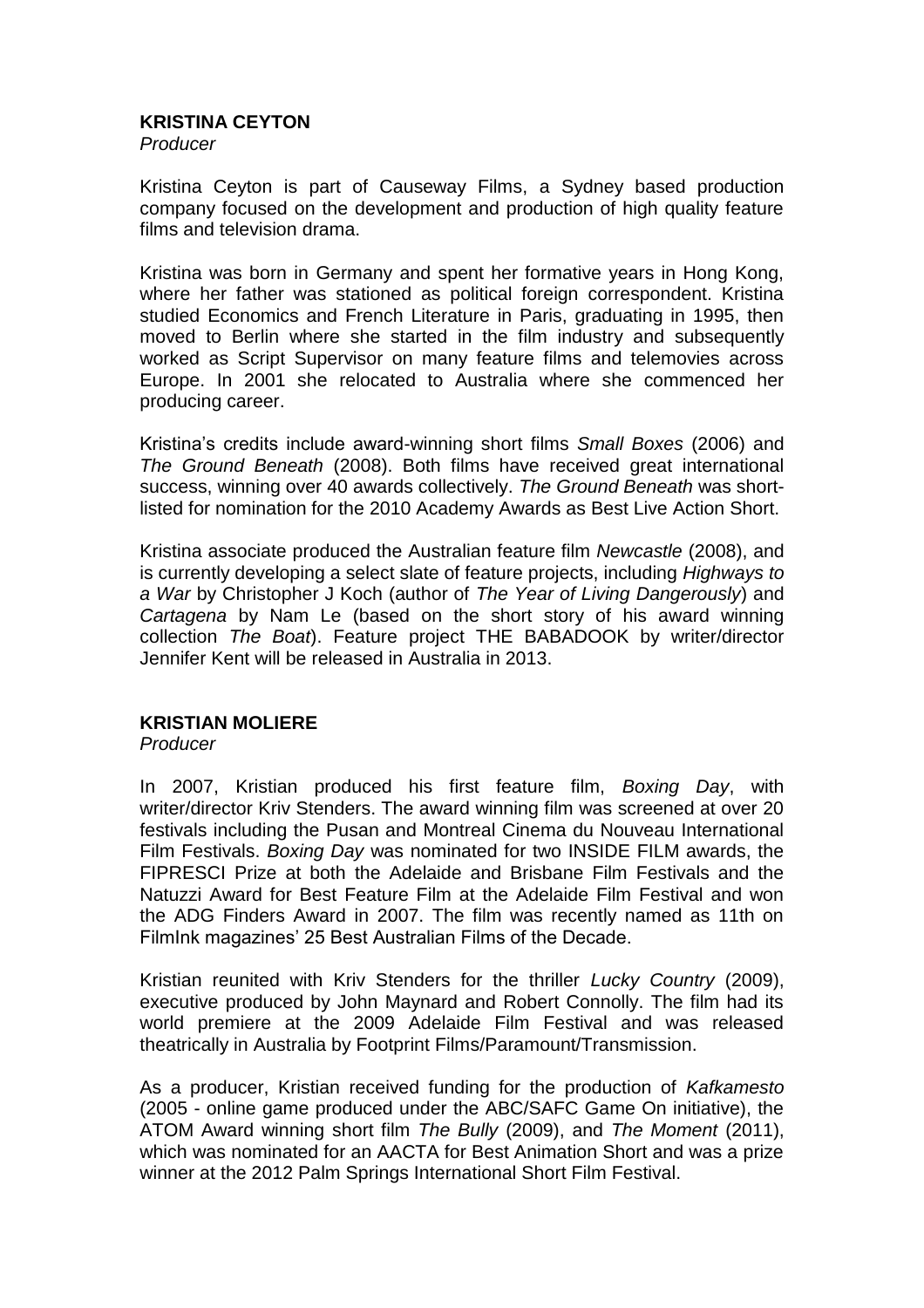For television, Kristian produced the one-hour television program, *SA PoliceFile* (2005), was a series producer on the SBSi/SAFC/ScreenWest documentary series, *mY Generation* (2008) and was executive producer on two 6 part factual entertainment series for ABC Television, *Croc College* (2012) and *Jillaroo School* (2013).

Kristian has a number of feature film projects in development, including the LA Times bestseller, *The End Of Everything*, written by Edgar®-winning author Megan Abbott, and *Cold Caller*, written by Anthony and Barry Award winning New York writer, Jason Starr, a co-production with US producer, Gilbert Adler (*Valkyrie* and *Superman Returns*), to be directed by Clayton Jacobson, director of the Australian box office hit, *Kenny*.

#### **JAN CHAPMAN**

*Executive Producer*

Jan Chapman has produced some of Australia's most critically successful and popular films - including AFI Best Film winner, *Lantana* and Academy Award® winner, *The Piano* – and supported and nurtured the careers of some of its most talented filmmakers

She studied at Sydney University before becoming involved in the Sydney Filmmakers Co-Op. This led to her becoming a producer in the Australian Broadcasting Corporation's drama department where she produced Jane Campion's first television feature *Two Friends* (1986). Since founding her own production company, Jan's credits include: *The Last Days of Chez Nous*  (1992), *The Piano* (1993), *Love Serenade* (1996), *Holy Smoke* (1999), *Walk the Talk* (2000), *Lantana* (2001) and Jane Campion's new film *Bright Star*. She has also executive produced *Somersault* (2004) and *Suburban Mayhem*  (2006) both of which were selected for Un Certain Regard at Cannes and the feature film debut for director Leon Ford and producer Nicole O'Donohue, *Griff the Invisible* (2010).

Her films have won many awards including co-recipient of the Palme d'Or at Cannes (*The Piano*, 1993), 3 Academy Awards® (*The Piano*, 1994), Camera d'Or at Cannes (*Love Serenade* 1996), over 35 Australian Film Institute Awards, and have had numerous screenings and honours across the globe at the world's top film festivals including Venice, Toronto, Berlin and Cannes.

Jan received the Nova Award from the Producer's Guild of America for Most Promising Theatrical Motion Picture Producer in 1994. She has been honoured for her outstanding contribution to the Australian film industry as the recipient of many lifetime achievement awards including the Order of Australia in 2004.

**JEFF HARRISON** Executive Producer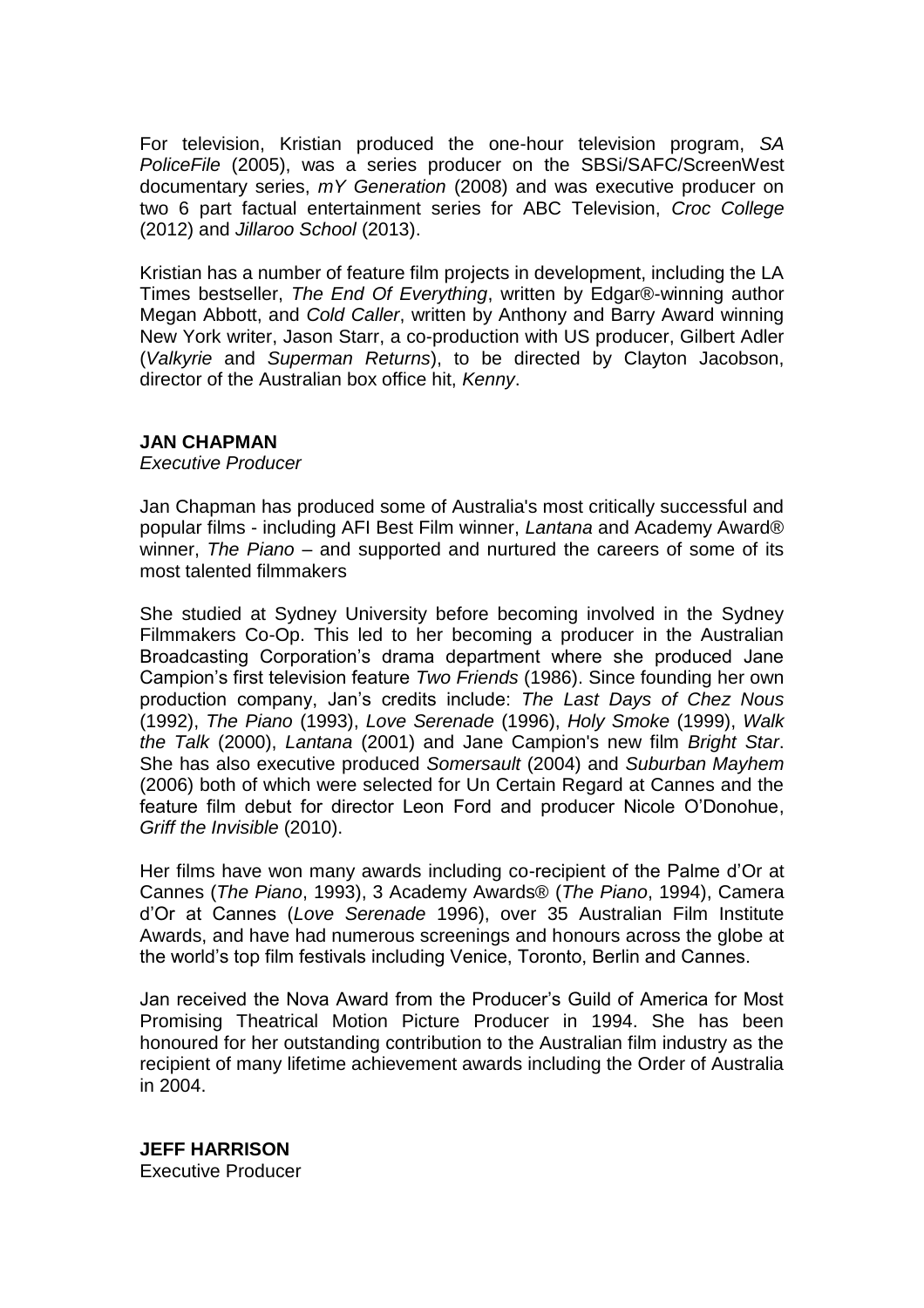With over 30 years experience in film and music, Managing Director Jeff Harrison founded Umbrella Entertainment in 2001. Umbrella manages film/TV rights and sells content across all platforms.

Jeff attends key national and international film markets and works closely with local directors and producers on new films (e.g. *Patrick*, *The Babadook*). His passion for Australian cinema has seen Umbrella amass a catalogue of over 1,500 titles and one of the largest collections of restored classic Australian film & television programs.

Harrison is currently Vice President of the Australian Independent Distributors Association (AIDA) and regularly speaks at industry events and conventions around the country.

#### **JONATHAN PAGE**

*Executive Producer*

Jonathan Page has over 15 years management and executive experience in the entertainment industry, working in film, television, live theatre and the internet with a career spanning financing, creative development, production, sales and marketing. Originally from Canada, he has also worked in London and the USA before settling in Sydney, Australia in 2001.

In film, Jonathan has experience in most of the business areas particularly in financing, distribution and international sales. In Australia he has worked for or contracted with the Becker Group, Dendy Films, Icon Films, Umbrella Entertainment, Beyond Home Entertainment, Magna Pacific, Vendetta Films, Transmission Films and Ambience Entertainment.

Jonathan worked with Macquarie Bank and the Nine Network to develop, structure and launch the Macquarie Nine Film and Television Fund. This was a public offer which raised \$23.5 million for Australian film & TV production in 2002 funding two films (*Gettin' Square* and *Under the Radar*) and two TV series (*McLeod's Daughters Series 2*, *Young Lions*), and a further \$20 million in 2003. He also co-structured the Becker Filmed Entertainment Fund in 2005.

Jonathan has also worked with visual effects, design and animation house, the Ambience Group (now part of Omnilab Group), providing business and development services on a range of film and television productions including *Go Go Stop*, (Network Seven) the *Nickelodeon Kids Choice Awards* and *Peter Cottontail* (Classic Media USA).

Jonathan has recently established a film & TV consulting business, Bonsai Films, working with a range of companies and producers to handle film and TV sales, theatrical distribution, international film sales, executive production and development. After just over 3 years, gross TV/ancillary sales has exceeded \$6 million. He released his first film theatrically in June 2009 and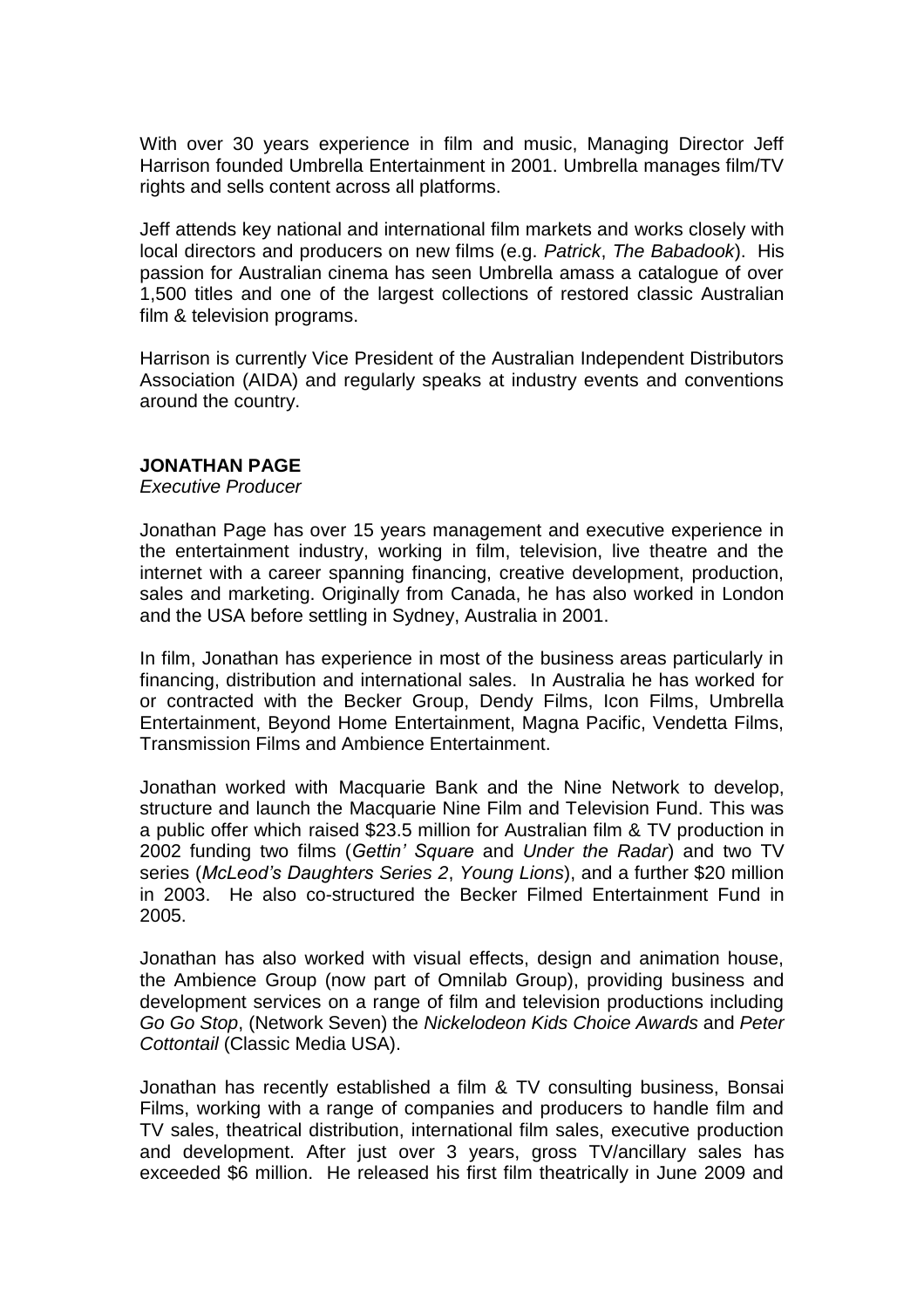has released numerous films theatrically since then, including Australian revenge-thriller, *The Horseman,* and Gillian Armstrong's documentary *Love, Lust and Lies*.

Jonathan managed Australian & New Zealand TV and ancillary sales for Dendy Films. He also secured deals to represent titles from Magna Pacific, Umbrella Entertainment and New Zealand Film Commission and handled external DVD deals. In Canada, Jonathan also was involved in local distribution with Everest Entertainment, which included films from Live Entertainment (now part of Lions Gate).

Jonathan has an MBA with First Class distinction, from the University of British Columbia and a Bachelor of Fine Arts in Drama from the University of Calgary.

Jonathan was the Executive Producer on *Mary & Max* (Sundance 2009 opening film); *100 Bloody Acres* (in production Jan 2012) and Co-Executive Producer on *Newcastle (Tribeca 2008).*

He has also lead international sales on titles including the multi award-winning *Hunger* (opening film, Un Certain Regard, Cannes 2008) and *Control* (opening film, Director's Fortnight, Cannes 2007).

#### **MICHAEL TEAR**

*Executive Producer*

Michael is Managing Director and co-founder of Bearcage along with Creative Director Serge Ou. As Producer and Executive Producer Michael's career spans award-winning television, government and commercial productions including a recent move into feature films. As a television producer documentaries include: the series *The Story of Australia* (2013, CCTV9), series *The Boffin, the Builder and the Bombardier* (2013, ABC), *Building Australia* (2013, History Channel), *New Zealand From Above* (2012, ZDF/ARTE, National Geographic, Prime TV), *The Digger* (2011, History Channel) which won a Gold Dolphin at the Cannes Film and Television Awards, *As Australian As* (2010, Bio Channel), the Logie short-listed documentary *Blessed Mary* (2010, History Channel); *For Valour* (2009, History Channel), and *Strong Men of Nguiu* (2007, ABC Television). In addition, Michael has produced award winning short dramas, including *Shockwaves* (Official Selection Tampere Film Festival) winner of the Best Editing award at the 2008 St Kilda Film Festival; and *A Positive* (Best Australian Short - A Night of Horror International Film Festival). Michael is also an Executive Producer on the feature film THE BABADOOK (2013, dir. Jennifer Kent).

With over 20 years experience in business, Michael also contributes to the industry and local community in various capacities. Michael serves as Chair of the ScreenACT Advisory Board and is a former member of the ACT Government Cultural Council (2002-2005) where he advised the ACT Minister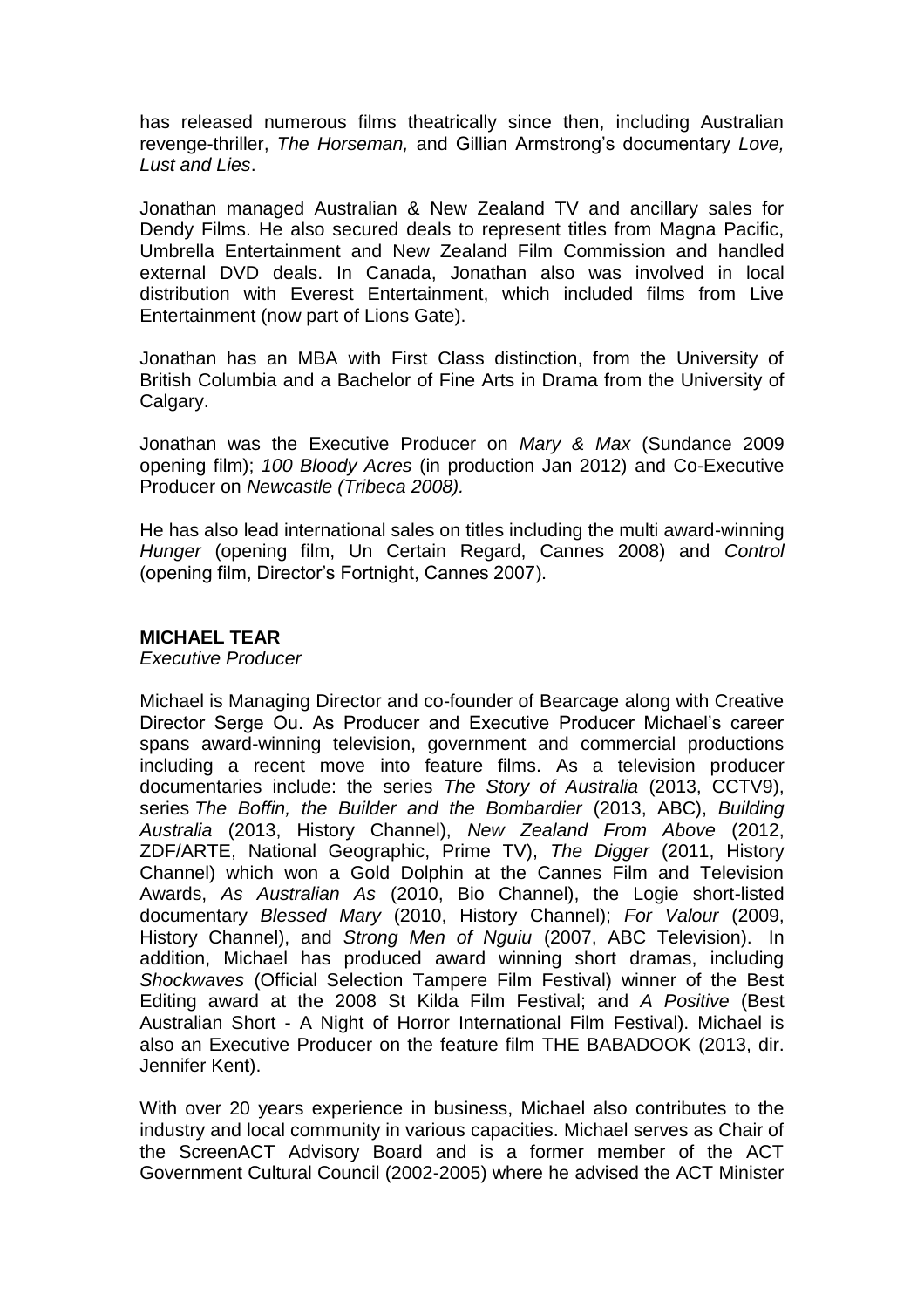for the Arts on local arts policy. Michael is Deputy Chair of QL2, one of Australia's premier youth dance companies, and also serves on the advisory board of the Federal Government's Creative Industry Innovation Centre (CIIC). The CIIC is assisting the Federal Government to develop a range of policies that will help build sustainable companies in creative industries through the Enterprise Connect program. Michael is a shareholder and board member of 3D animation company Eyecandy.

## **RADEK LADCZUK**

*Director of Photography*

Radek is a Polish DOP who studied cinematography at the Polish National Film School in Lodz and the Institute of Cultural Studies at the Adam Mickiewicz University in Poznan.

As one of Europe's most exciting and dedicated cinematographers, his career spans across numerous feature films, award-winning short films, documentaries, music videos and TV commercials.

His feature film credits include *New Family; Jestes Bogiem (You Are God); Dzien Kobiet (Woman's Day); Sala Samobojcow (Suicide Room); Camphor; The Mole; Surrogate; Golgota Wroclawska; Before The Twilight; Ode To Joy;*  and *The Call of The Toad*.

*Suicide Room* in particular achieved great success, screening at the Berlin International Film Festival and winning a number of international awards including for Radek's distinctive work as cinematographer.

THE BABADOOK is the first English-language film Radek has been part of.

## **SIMON NJOO**

*Editor*

Simon began his film editing career in France in 1995. He spent 12 years learning his craft as an assistant to some of France's most distinguished editors, working on independent films d'auteur, studio films, documentaries & feature trailers. During his time there, Simon collaborated on films such as Pierre Salvadori's *Après Vous* & *…Comme Elle Respire* (White Lies), Michel Blanc's *Mauvaise Passe* (The Escort) & John Malkovich's *The Dancer Upstairs*.

Simon returned to Australia in 2005 to continue cutting at prestigious edit houses Guillotine & Method Studios in Sydney where he has established himself as a sought after commercials editor. Simon also continues to work on features, short fiction & documentaries. Credited titles include assistant editor on Rowan Woods' *Little Fish*, Cate Shortland's *The Silence* & John Curran's *The Painted Veil*, and editor of Alex Holmes' *Ali & The Ball* (Winner Best Short Fiction Film, Sydney Film Festival 2008), Gideon Obarzanek & Edwina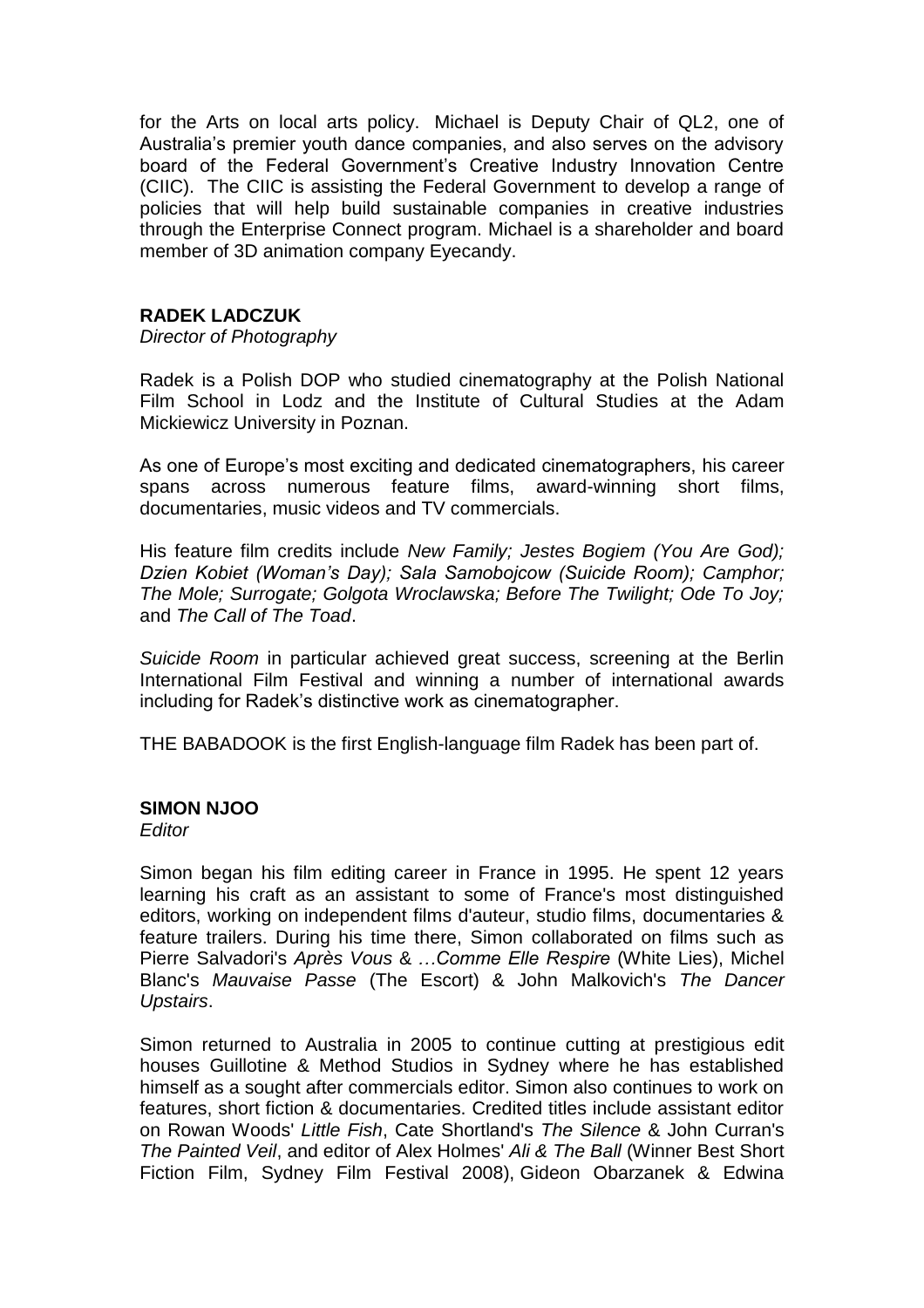Throsby's *Dance Like Your Old Man* (Winner Best Documentary Short Film, Melbourne International Film Festival 2007) and Scott Otto Anderson's short film *Greg's First Day*.

## **ALEX HOLMES**

*Production Designer*

As a Production Designer and Art Director, Alex has multiple feature films, short films, TV series and TV commercials to his name.

Alex comes from a painting and fine art background. He studied painting and drawing at the internationally acclaimed Glasgow School of Art in Scotland as well as at the College of Fine Arts in Sydney. During this time he developed high-level painting and drawing skills as well as the artistic instincts that have informed all of his later work in film.

Alex's introduction to film came with his acceptance into AFTRS (Australian Film Television and Radio School) studying Production Design in 2003. He was the winner of the Fox Award for best production design in his graduating year.

Alex has since built an extensive list of credits as production designer on shorts, features and TV commercials. Most recently, he designed the Australian feature films THE BABADOOK (Dir: Jennifer Kent, Prod: Kristina Ceyton) and *Wish You Were Here* (Dir: Kieran Darcy-Smith, Prod: Angie Fielder, DOP: Jules O'Loughlin). Other major credits include: production designer on the Australian feature film *Being Venice* (Dir: Miro Bilborough), the acclaimed documentary *In Our Name* by award winning doco-maker Christopher Tuckfield, as well as a co-design credit on the Asian feature film *Dance of the Dragon* starring Jason Scott Lee.

Alex's collaborations with cinematographers over the years have resulted in multiple cinematography awards nationally and internationally - a testament to his close working relationship with cinematographers. Awards include multiple Australian Cinematography Society Awards. *Wish You Were Here* recently received a nomination for best cinematography at 2013 AACTA awards.

Alex continues to work as an Art Director and Production Designer in Sydney.

## **ALEXANDER JUHASZ**

*Pop-up Book Illustration & Design*

Alexander Juhasz lives in Southern California and is a multi award-winning designer and illustrator.

In 2009 he won the Emmy Award for Outstanding Main Title Design for *United States of Tara*.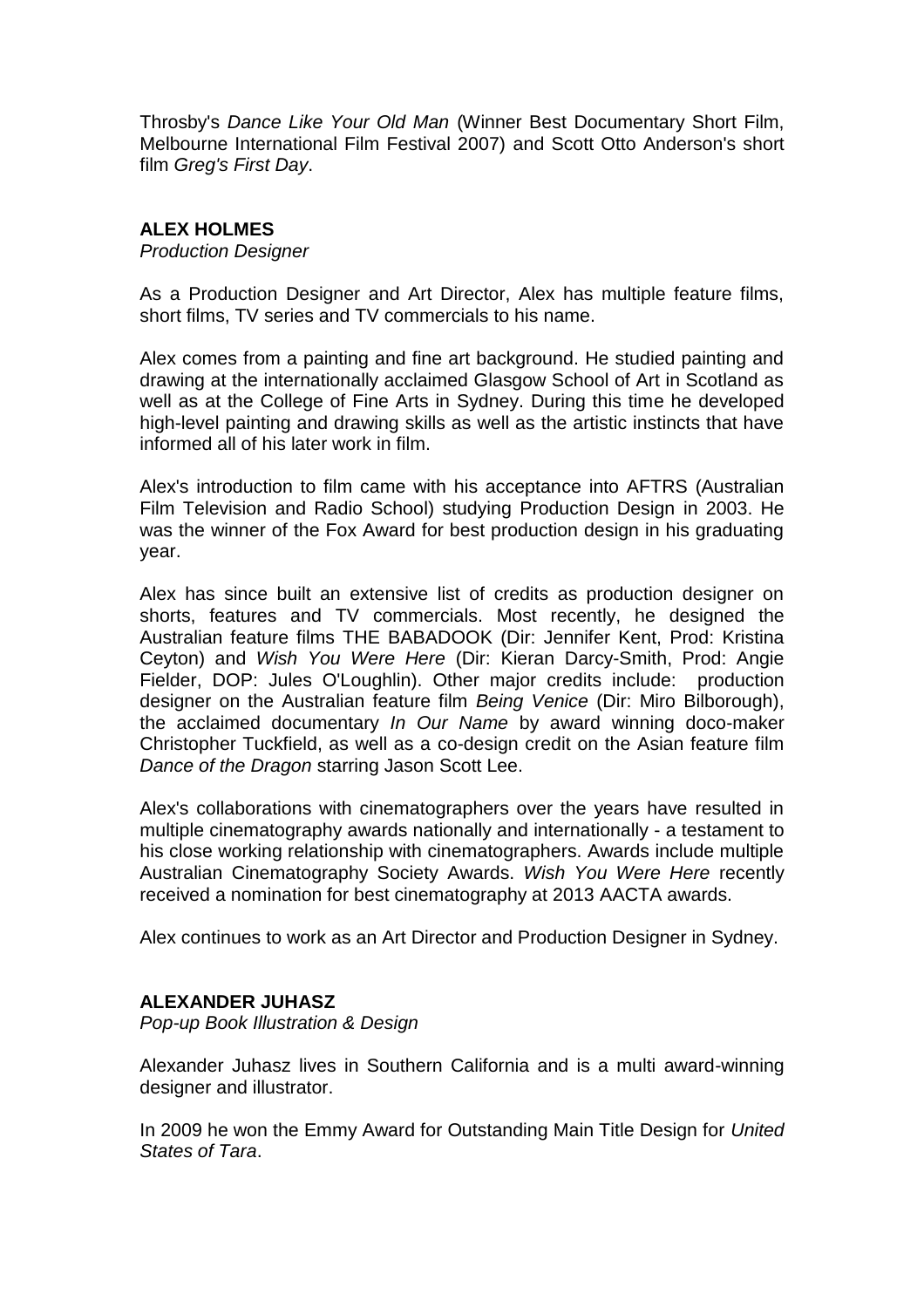He's also won awards including the 2007 Gradiva Award for Children's Book, a Gold Medal Award from the Society of Illustrators in 2006, and a number of Annie Awards for Best Commercial (United Airlines and Kraft).

Director Jennifer Kent worked closely with Alexander to create the perfect look of the story-book, 'The Babadook' and its character, before any of the production design, cinematography and costuming teams came on board.

#### **JED KURZEL**

*Composer*

Jed Kurzel is best known as the front man and song writer for the award winning cinematic rock duo *The Mess Hall*, one of the Australia's most original and dynamic beat combinations. Their 2006 album, *Devil's Elbow* was awarded the prestigious 2007 Australian Music Prize. Having released four albums over the course of their career of constantly shifting styles, their most recent album *For The Birds* is a collection of songs that take a sharp turn into a musical terrain that combines voodoo, beatnik soul, funk and rock and roll.

Jed's composition career began several years ago with contributions to several independent short films. He then wrote the score for the critically acclaimed documentary *Naked on the Inside* before composing the music for the Griffin Theatre production *Savage River*. His television debut came in scoring the music for Claudia Karvan's highly acclaimed *Spirited*, which has completed two seasons with a third on the way.

In 2010, Jed made his feature film debut composing the soundtrack for *Snowtown* for which he won Feature Film Score of the Year at the 2011 Screen Composer Awards.

He has since composed the score for *Dead Europe*, directed by Tony Krawitz and is working on his third feature film, THE BABADOOK.

## **FRANK LIPSON**

*Sound Designer*

Frank Lipson started working for Melbourne based Crawford Productions in 1976. After a short time he was transferred into the sound department where he spent five years as a sound effects and dialogue editor working on their popular dramas. These included *Homicide*; *Solo One*; *Bluey*; *Cop Shop*; *Young Ramsay* and *The Sullivans*.

In 1981 Frank left Crawford Productions and formed his own Company Thunder Tracks and commenced working as a Sound Designer/Editor on Australian feature films.

Frank is a member of the Society of Australian Cinema Pioneers and also a member of the Motion Picture Sound Editors Guild (M.P.S.E.) of America since 1985.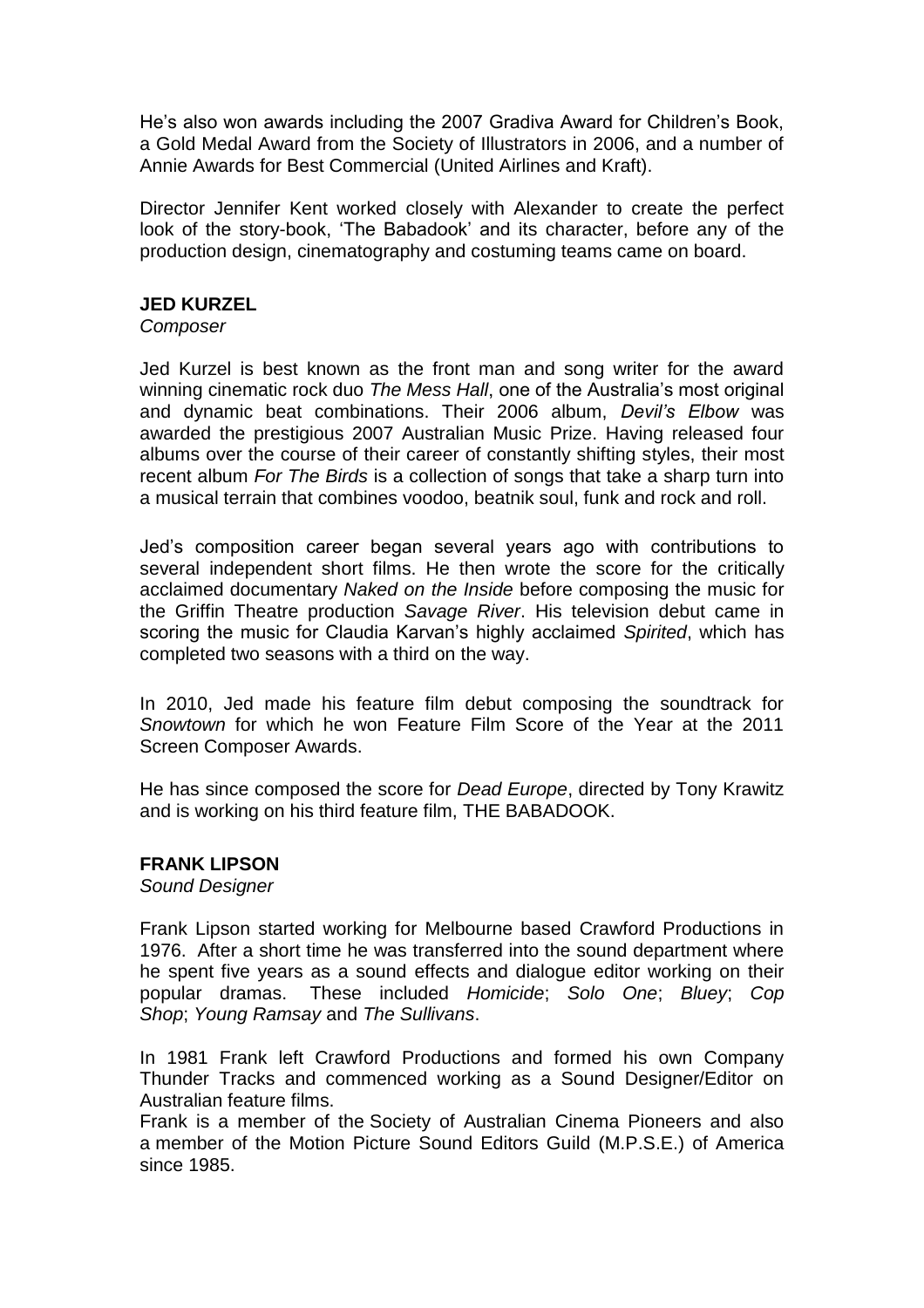His numerous sound screen credits include: *The Adventures of Tintin: The Secret of the Unicorn; Snowtown; South Solitary; Red Hill; Lucky Country; Mary & Max; The Children of the Silkroad; Happy Feet; Japanese Story; The Quiet American; Chopper; Snow Falling on Cedars; Babe 2, Pig in the City; Dark City; Romeo & Juliet; Love Serenade; Angel Baby; Metal Skin; Romper Stomper; Mad Max Beyond Thunderdome*; and many, many more.

He has been a guest lecturer at the South Australian Film Corporation sound editing seminars and lectured to the AFTRS and Swinburne University Film School on digital sound editing techniques and approaches to film sound editing.

#### **MATT NETTHEIM**

*Stills Photographer*

Born in England in 1969, Matt Nettheim grew up in Sydney, Australia, and is the youngest son of teacher, Margot, and law professor-human rights campaigner Garth Nettheim. In 1984 Matt moved to Adelaide, South Australia, where he was first introduced to photography and commenced fine art studies. Matt completed a B.A. in Fine Art-Photography in 1991 at Melbourne's Victoria College and entered the workforce as a photo-journalist in Sydney on The Australian newspaper. Matt holds regular solo exhibitions of his documentary photo projects, and also performs music and circus feats professionally.

Matt was encouraged into the film industry by his director brother Daniel Nettheim, and Rolf de Heer. In 1999 he was employed by Phillip Noyce for the films *Rabbit Proof Fence* and *The Quiet American*. Other Australian films include: *Somersault, Little Fish, Look Both Ways, Jindabyne, Bran Nue Dae, The Eye of the Storm* and *The Hunter.* International projects include *Hot Fuzz and The Eagle and Where the Wild Things Are.* In 2011 Matt became the first of two Australians to be accepted into The Society of Motion Picture Stills Photographers. Matt lives in Adelaide, Australia with his family, and when home likes riding his bike and walking the dog.

## **NIKKI BARRETT**

*Casting*

Nikki Barrett has been casting Australian Film and TV for over 20 years, as partner in Alison Barrett Casting and later as the head of Barrett Casting. Her extensive work has included over 50 films, many award winning, including *Mao's Last Dancer*, *Somersault*, *Australia*, *Jewboy* and *Candy*.

Most recently she was involved with Jonathan Teplitzky's feature *Burning Man*, *Happy Feet 2* and Fred Schepisi's *The Eye of The Storm*.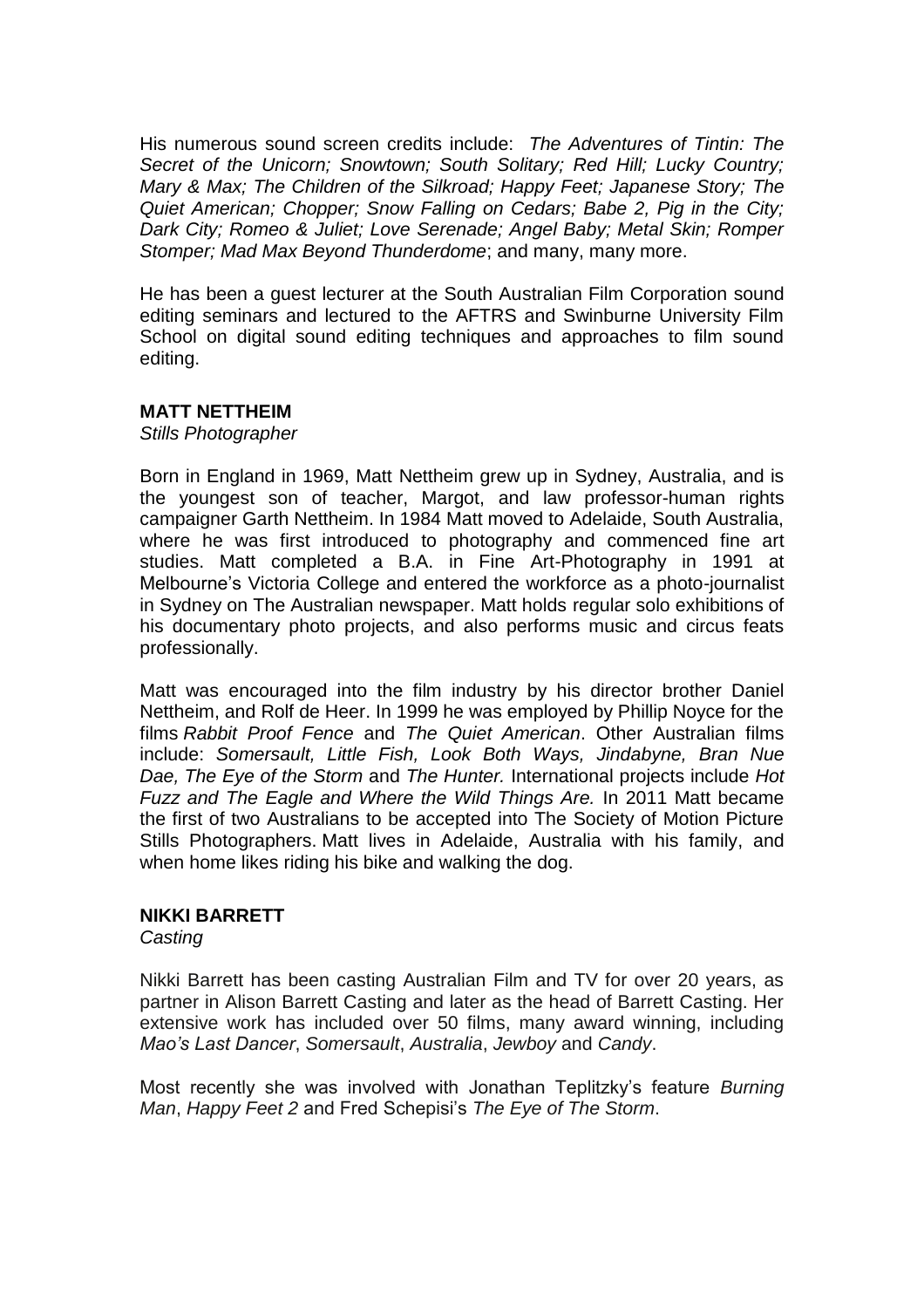# **THE CAST & CREW TALK ABOUT THE BABADOOK:**

# **DIRECTOR, JENNIFER KENT**

## *Jennifer Kent on how she came up with the story of THE BABADOOK…*

The idea for THE BABADOOK wasn't really a conscious thing, where a light bulb went off and I thought, "What about this idea?" It started more with a feeling and a kernel of an idea that grew as time went on. But I guess the short that I made called *Monster* was the springboard for that and then I started to dream about what else was in this story and it all grew from that.

## *Jennifer Kent on how she stared working with producer, Kristina Ceyton…*

I knew from previous experience just how important a producer is. It's integral not just for the financing of the film but for the creative protection of the film. So for this one because it's a little unusual in its concept, I really wanted someone who was an equal and who was very creatively focused; someone who could spend time wanting to understand my ideas and wanting to protect them. I love Kristina. She was a friend of a friend – someone who I knew socially and she's just been amazing. She really has protected this film. It's been able to stay pure from the get go because of her.

#### *Jennifer Kent on the story and themes of the film…*

The themes of THE BABADOOK that interest me? I'm very fascinated by what happens to people when they don't face things and push down on difficulties in themselves. Where does that go? So if someone's had a tragic experience and they don't deal with it, how does it sit in their life? I guess THE BABADOOK is an exploration of that idea, told in a very heightened way. In the case of THE BABADOOK, Amelia presses down on these terrible feelings so much that they develop an energy that becomes something and splits off from her. It becomes separate to her and it starts to control her. And what that thing is, who knows? Well, I know (laughing). I feel what it is. But it's up to the audience to interpret what that is. Whether it's supernatural or whether it's psychological is really up to the viewer. But that's the basic idea for me. That's the kernel of the film.

## *Jennifer Kent on the character of Amelia, played by Essie Davis…*

The character of Amelia is a complex one and I always wanted her to have heart. People's original reading of the script, well they were concerned that she was going to be cold and unfeeling and unsympathetic. I always felt when I was writing her that she was someone I cared so much about. And so I wanted an actress that was really based here (Jennifer touches her heart) and had the capacity to give the character warmth. Essie for me has been a perfect casting because I've known her for a long time – I went through NIDA with Essie – and we're very good friends. But on top of that she's just a brilliant, brilliant actress and so courageous, so committed and intelligent and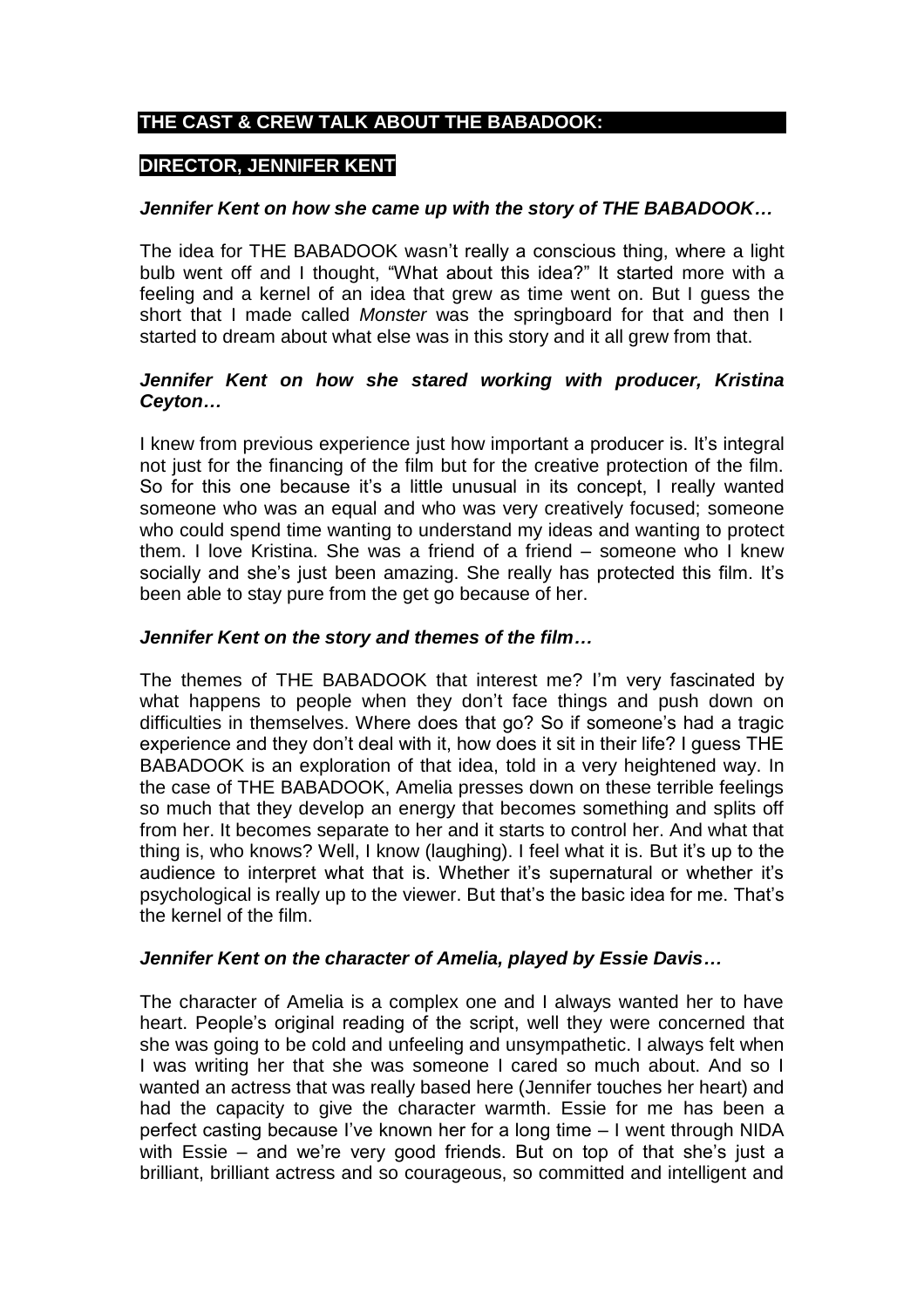really she uses her heart when she acts. I couldn't be happier with her performance. She's a knockout!

#### *Jennifer on the character of Samuel and working with young newcomer, six year old Noah Wiseman…*

Early on I said when I'd written the film and when we started auditioning six year olds, I thought oh my god, what have I done? Because to put a six year old into the lead in a film is a really insane thing to do (laughing)! But the story demanded it. We looked at children who were older – eight or nine – but Samuel needs a real innocence. He's a character too that needs to be loved by the audience. And we found that with eight or nine year olds that there was sort of a 'knowing' quality that starts to creep in to kids around that age, so he really needed to be an actor of six. We found Noah pretty quickly once we spotted him. I thought, 'ooh, there's something about him that's really special' and he was six and he's an 'innocent' six. He has a quality that is really pure as a person and that translated so beautifully into the character of Sam. I said to someone early on in the shoot that directing a six year old is like trying to get mercury to form in a straight line. Every day was terrifying, but it's really paid off. I think the fact that I'm an actor helped and that I know how hard it is. I basically went through scenes with him and acted them first for him and then he was able to get it through that process. He's very smart and very emotionally advanced - much more than most children of six. He had a great empathy for Sam and a very big heart as well. So all of these qualities added up to what I feel is a really terrific performance.

## *Jennifer Kent on her transition from being an actor to a writer/director…*

I had written and been an actor since I was a kid – not in any professional way, but I always knew I wanted to be an actor and then I went through NIDA and by the time I got out I didn't want to act anymore (laughs)! I do love the process of acting, but I don't really have the temperament for it and I very quickly got bored with it actually. So giving that away was very easy for me. I'm quite introverted as well at times, so it was hard for me to always push myself forward, I wasn't comfortable with it. I'd always written and directed as a kid and then when I gave up acting the most natural thing was to go back to that. At the time I thought, I don't want to go to film school because I don't like educational systems – I wanted to learn on the job. So I approached the Danish director Lars von Trier and went and worked as attachment on *Dogville*, which for me was the best film school, the best education. I saw someone who I think is quite genius in that day to day process of making a film and that for me gave me the courage to say 'OK I think I can do this  $-$  it's not going to be easy, but I can do it.' So that was how the transition from acting to directing really happened. After that film, I just worked away at my scripts. One thing that's been integral to the development of this film is a place called 'Binger Filmlab' in Amsterdam, which is an extraordinary writer and director script development lab and I spent five months there developing this script from a treatment to a second draft. They're an extraordinary bunch of people because they wanted to find out what your vision was first and then they helped you to develop the film and got on board script advisors that were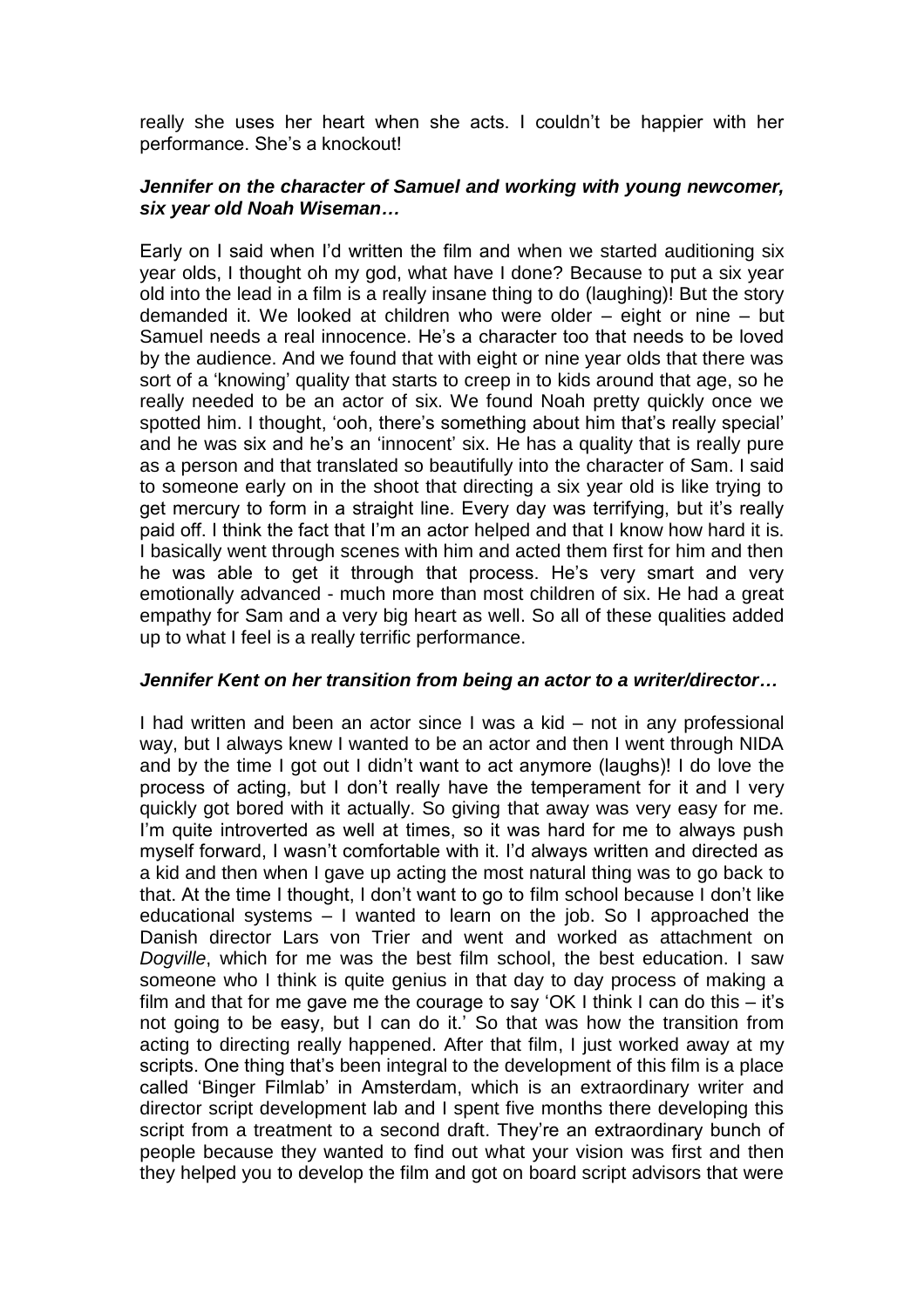suited to the vision that you had. That for me was just phenomenal and that's what I think has given this film a strong base.

#### *Jennifer Kent talks about creating the book in the film and working with illustrator Alexander Juhasz…*

Yeah Alex is a very funny guy and I'm so glad that we got him over. I wanted someone who's work was very handmade and who wasn't attached to Photoshop. Someone who wasn't going to create everything on the computer, but would actually draw these beautiful images. And I'd seen Alex's work and I was using it as a reference when we were looking at potential illustrators and we had a few test *Babadook's* done and it wasn't quite working. So I said to Kristina (producer) why don't we just ask Alex himself if he wants to do this? And we did and he was like, 'yeah, I want to come over!' And so in early preproduction we spent time developing that first, before any of the production design or any of the cinematography came on board. We spent time with him working through that because for me "The Babadook" book is the core of the world of the film. So we had to get that right first. So that's how Alex came on board.

## *Jennifer Kent describes the tone and mood of the film…*

For me, films that I like have very distinct worlds. So I wanted to create a world that was unique unto itself, so that it existed and had its own set of rules but it wasn't realism or naturalism. I was very inspired by early silent horror films and things that have just a slightly heightened world to them. So Alex Holmes (Production Designer) and Radek Ladczuk (DOP) have been really integral in creating that world and they've done an amazing job. Because it had to be a place where this entity could spring up and it wouldn't be stupid and it would just make sense because the world was not real – it was a surreal world. So the tone is connected to that world. I don't think I could put a word to it. Strange? Sometimes funny? Sometimes horrific? We'll find out in the edit how it feels.

## *Jennifer Kent talks about working with Radek Ladczuk (DOP) and Alex Holmes (Production Designer)…*

Radek was a find! Again we looked for DOP's here and we couldn't find the right fit and I had an Israeli friend who had just finished a film with Radek and she said you must work with him. When we talked I was really struck with his commitment to a project. He wouldn't take a project on unless he had a number of months beforehand to prepare and his preparation on this has been meticulous. I've never seen anything like it really. Both Alex Holmes (Production Designer) and Radek have really… You know, we've had a small budget, but their commitment and their work has elevated that and made the film look much more expensive than it actually is (laughs). We've been really dedicated working on weekends, long hours, to get this world happening and making it believable.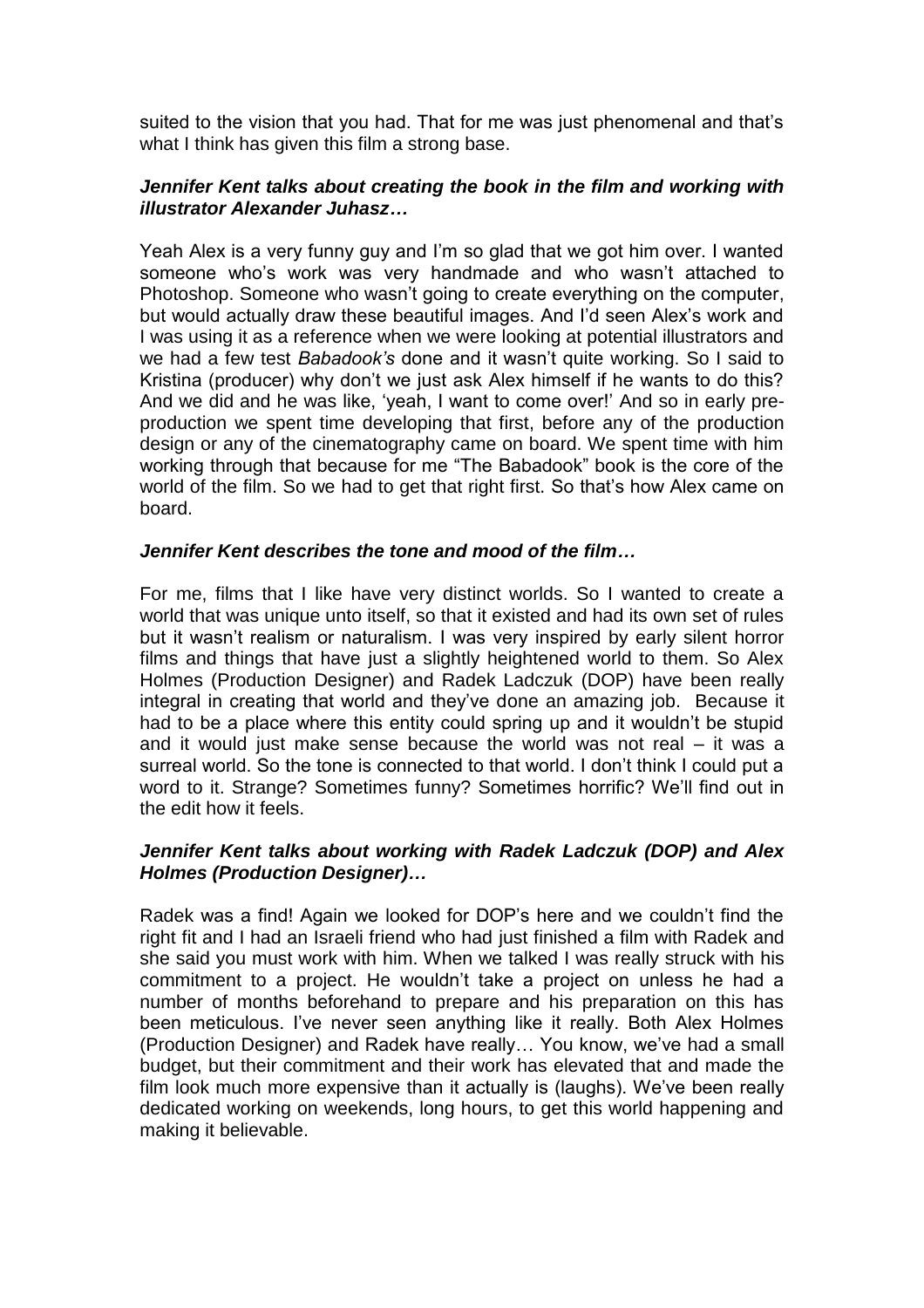I must say that Alex Holmes is the genius of this film. I am so grateful to him for his beautiful work and his sensitivity and his intelligence and his extraordinary commitment. Often I think it's the cinematography that gets the focus but here, this film just could not have existed in a real space and the sets that he's built and designed – every member of his team has been extraordinary and has gone above and beyond, just because they care about the work. I'm very happy!

#### *Jennifer Kent on the biggest challenges on making a debut feature film and what she has learned along the way…*

I think the hardest thing about this film was that we had a very particular world so it wasn't social realism where you could just get a camera and go into a found space and film it. It needed a lot of preparation and a lot of effort and we had a very small window of time to make it. And we had a child in almost every single scene, so we needed more time than we had. I think the biggest lesson for me has been to trust. To trust that somehow the film will get made and it did! I mean, we had to do a lot of problem solving and we had to find a couple of extra days and the crew generously donated that for deferred payment, which is extraordinary and I'm indebted to them forever for that. So yeah, just learning to trust that somehow it's going to be OK – somehow the chaos will work its way out and the film will get made. I think too, I learnt to trust the people that you bring on board and know that they're there and you're a team – that's been the biggest thing. I think in terms of directing actors, the biggest lesson I've learnt on this is when directing children I really thought I was going to have to trick Noah maybe, or get him to do certain things in order to get these emotions out of such a young child. But in actual fact, the best thing I did was to tell him the story from start to finish. I took him to the zoo and I said 'Now Noah, this is what happens...' and I left out all the horrific bits, but I basically told him what the story was about and I said 'At the end, basically Noah, it's about the power of love' and he said knowingly, "oh, the power of love!" (laughs). And I said 'Sam, your character, is a real hero of this film and he saves his Mum.' So whenever things got difficult, and they did a couple of times with Noah, I kind of reminded him of that. But I think what I learnt was not to look down on children, child performers. You just have to tell them what's going on and they can understand it from their perspective. So if we went into emotional scenes with him, I'd just tell him exactly what's happening and he was actually able to get there. So that was a big lesson for me as a director. I thought I knew actors, but it was a big lesson to work with a child so young. How much they can actually offer is extraordinary.

## *Jennifer Kent on what she hopes audiences will take from it. What will resonate with them?*

I hope that the audiences will make up their own mind about what this Babadook thing is. And I hope that the deeper reasons why I wrote this script will reach the audience, so that it's not just a film that will scare them, but that it's a film that will move them in other ways. That's my hope.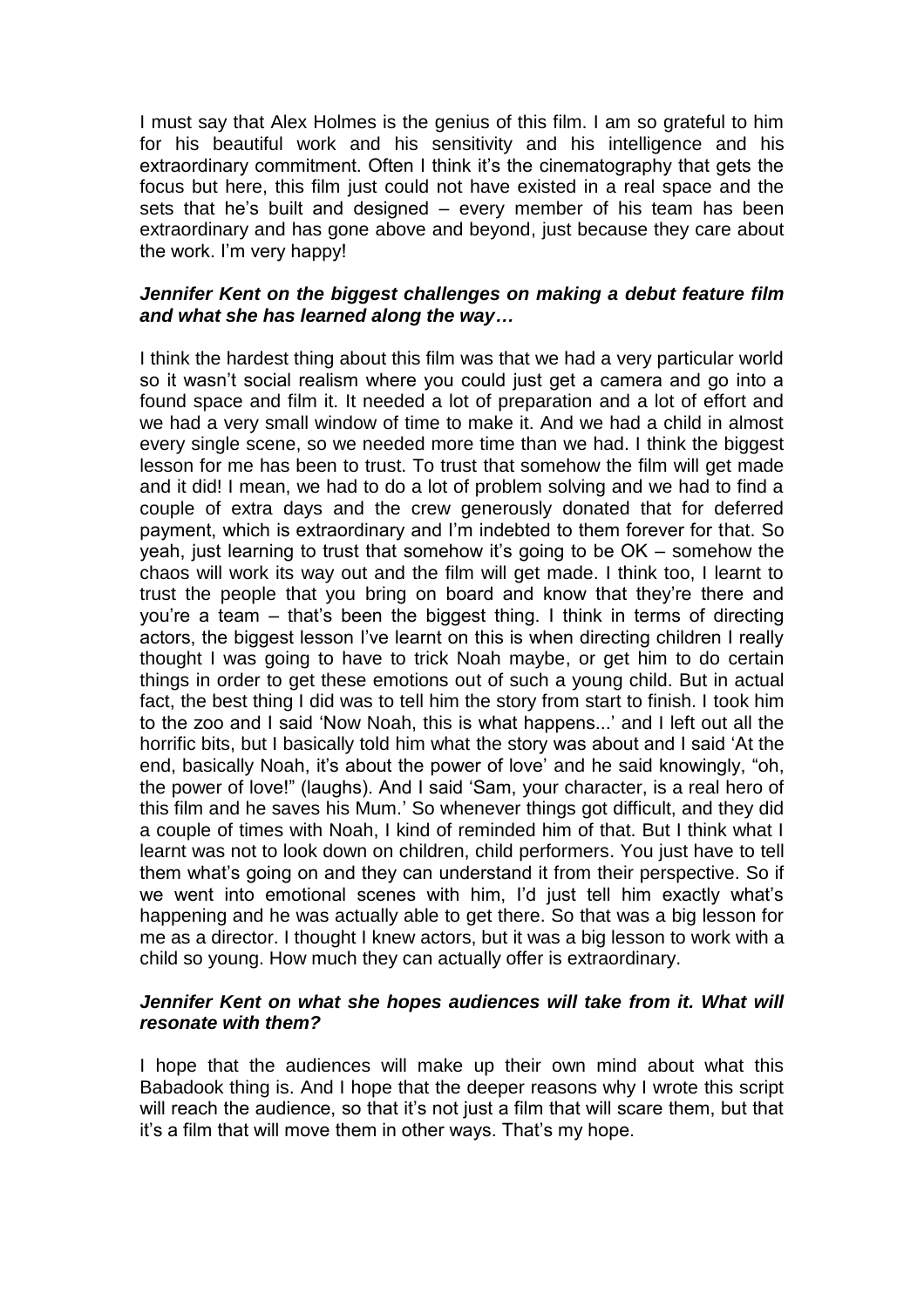# **LEAD ACTRESS, ESSIE DAVIS**

#### *Essie Davis on the film, THE BABADOOK and what it's about…*

THE BABADOOK is about a woman whose husband has been violently killed in a terrible car accident driving her to hospital to give birth to their child, Samuel. The film's story starts seven years later as he's about to turn seven. During those seven years she's never been able to face that violent and traumatic experience, and has never been able to grieve, and has completely repressed everything. Because of that she's never really been able to love her child either.

Her child, Samuel, has some behavioural problems that mean he's not well loved or liked by other people – like his school colleagues or his aunt. He can be kind of frightened or aggressive, he can never sleep at night, he's frightened of monsters – and a book comes into their lives, called 'Mr Babadook', which is a hand-made pop-up book. It has violent and graphic images of this monster coming out of essentially Samuel's wardrobe and flying down from the ceiling onto a screaming child. It's got a very scary rhyme going through it. As much as Amelia tries to get rid of this book, it keeps coming back into their lives, and Samuel is building weapons trying to protect his mother from this monster.

It's about facing your trauma and facing your grief and expressing your grief and then knowing that you have to live with that – it's not something that you get out and it's gone away. You have to be there and experience, live, and nurture in order to have any balance. And it's about love conquering all! (laughs) In their love, they manage to beat this thing. It's pretty scary.

#### *Essie Davis on playing such an intense, emotional and scary role…*

It's incredibly difficult. It's a little like *The Shining*, because there's these spiritual, mystic forces, and Amelia is a bit like mum and dad in *The Shining*. There's a little bit of Shelley Duvall and a little bit of Jack Nicholson – because she is in terror and then *she's* terror – it is incredibly difficult. It's like one-third incredibly deep grief, one-third being terrorised and one-third being terrorising. It's extreme emotions and extremely raw performance everyday. I wouldn't recommend it! (laughs) I mean it is a great thing to experience and to be able to do, especially with Jennifer who's *such* a clear guidance through it. But it's exhausting!

## *Essie Davis on inhabiting the role and how she can relate to the character of Amelia…*

I recognise Amelia and I definitely know the parts of myself that are her. I know lots of people who have parts of her. I can completely relate. In fact, when I auditioned for this, Jen (the director) was like 'you're doing this scene where you're giving Samuel his medicine and you've got to give Samuel this pill, because only then will he be able to sleep, finally.' She said, 'Do it like how you do for your children' and I was like. 'Take this pill!' and she was like,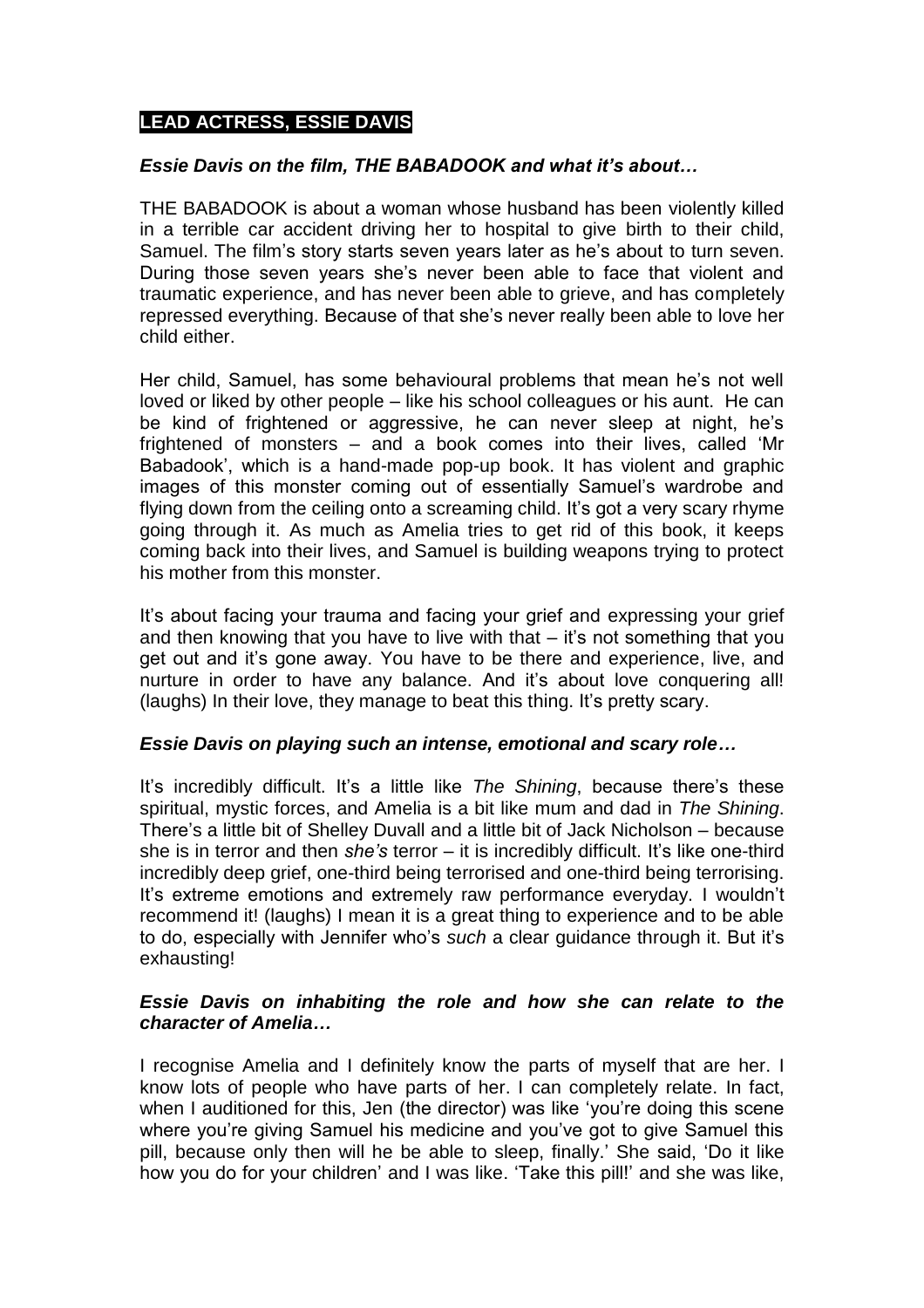'That's too scary!' We're only at the beginning of the film!' (laughs) So there's lots of mothers who will recognise themselves – obviously, not all the way. Amelia's a beautiful person and she really does want to love her son, who's also a beautiful person, who's only trying to protect his mother. The story's from their point of view. There are outsiders who look at them and do look down upon them. But they come through, and can see (the good in) themselves.

#### *Essie Davis on working with six year old newcomer, Noah Wiseman and his character, Samuel…*

Noah's absolutely beautiful. We're so blessed to have him. He's so beautiful to look at and to be around. It's a real journey for him. It's such a hard role to play and *such* extreme emotion for him as well, and having to endure a lot of my extreme emotions. His mum is just fantastic. Together - Jen (director) and his mum, Jillian and I - have helped nurture him and helped him feel safe. It's all just a game and when we say cut it's over and we give each other cuddles and get prizes (laughs). He's learnt so much during this. He's come so far.

There was one day when he was doing this scene where I was just terrorising him, and he hurt himself on a bit of camera equipment as we went through and he was nearly crying from the pain and the shock of bumping himself. I'm sure just because of the overwhelming situation, I was going 'Use it, Noah! Use it!" and Jen was going 'You can do it!' and we got to the end of the take and we went 'That's brilliant Noah. You're brilliant!' And he smiled, "The universe made me do that so that I could be really good!" (laughs) He's full of life and light and he's really great at letting things go. He's really great at moving on. We're very lucky to have him. He's still six, and it can take time, and it's a much slower process than working with two professional actors, but he's wonderful!

## *Essie Davis on working with director, Jennifer Kent…*

I love working with Jen; I absolutely love it! I've known Jen for a long time. She was ahead of me at drama school (NIDA) and I always thought she was a knockout actress – just amazing. I know that she's acted every part of this film that she's written; over and over again, and she's re-drafted it. I've never felt more trusting of a director, because she knows exactly what she wants and I know that she's experienced in her mind how she wants to get there – how she wants it to be.

It's the first time I've ever worked with a director where I don't feel like I'm fighting for my ideas. Every now and again I'll have an idea and it's like 'Yeah... let's work with that," but mostly I won't have even said it and Jen will say 'So – this is the most serene you've ever been' and I'll go 'oh, ok, I won't even try my idea' because I've done a map but she's been making her map for so long. Jen is really passionate, and she's really specific, and because she knows exactly what she wants, even if you're doing it, if there's a tiny little fragment of change, she knows where it has to come from, and because I trust her so much, I feel like I am just liquid, and can do whatever she wants.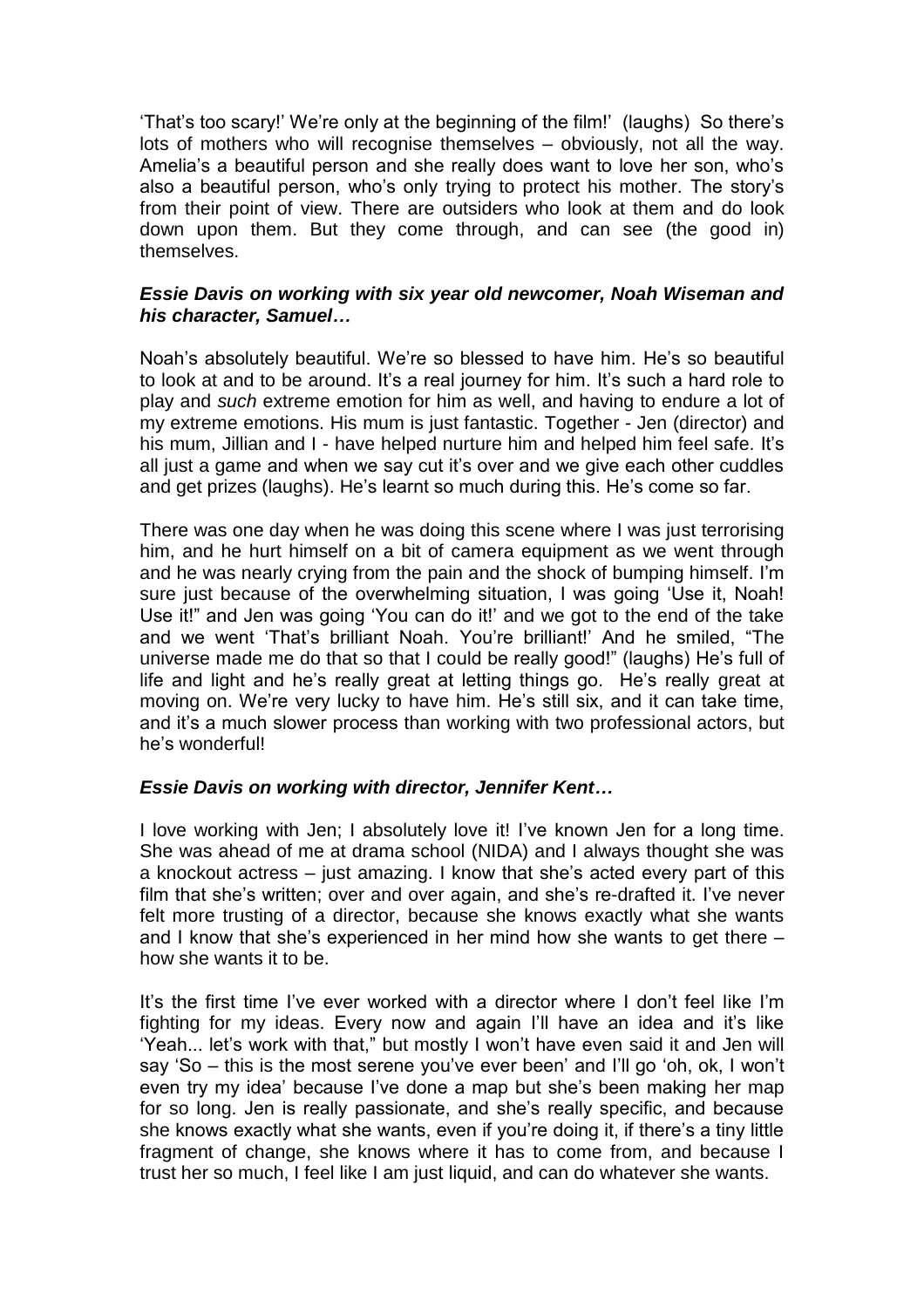Even though it's been a really hard role and I've been daunted by it, she asks things so specifically I feel like I can pull myself into that little moment. She's great, she's really compassionate, she understands the emotions and how they're read by the audience - and how you find them as an actor. She's also really funny and we have lots of jokes, and she nurtures Noah and I. She's doggedly determined and she never stops until we get a performance that she wants. That's fantastic. She's terrific. She's going to direct lots of things.

## *Essie Davis on the other actors and characters in the film…*

The other most important characters are Mrs. Roach, our next door neighbour, played by the beautiful Barbara (Barbara West), who is so sweet and caring. Amelia's the kind of person who can never ask for help, who'll always do what she wants to do on her own - just to not create a problem for anyone and to make sure she doesn't bother anyone. The one person she could ask for help from though, who *does* offer her help, who is like her adopted mother, Mrs Roach the next door neighbour, is this sweet old lady who's got Parkinson's and really shouldn't be asked to help. But she really wants to help these two. She loves them. She's a lovely character.

Then there's Amelia's sister Claire, played by Hayley (Hayley McElhinney). She's someone who's always ignored Amelia's pain and felt that Amelia hadn't got her act together, and is very much obsessed with her own world. She doesn't like Samuel and would never offer to help, and that's a hard relationship.

Work relationships are "good old friends" who are just day-to-day work colleagues – Daniel Henshall plays my work colleague (Robbie), a fellow carer in a nursing home. He's genuinely trying to be helpful and caring but has a bit of a crush on Amelia and it's really uncomfortable – Amelia's not really open for love. The love of her life is not with her anymore.

We had a great day (shooting) at the nursing home – Amelia's job is a carer in a nursing home – and we had so many beautiful women and men – George and Doris and Mary – and they were just so lovely and loving and delightful. It was great spending time with them shooting this film they would never want to see (laughs). Even though they were like 'when are we going to see it?' (laughs) It's a bit of a lethal movie for them to watch! I wouldn't want to scare them that much. All the smaller characters have been (performed by) just lovely actors, who've had half a day here and there, and I feel like they've been really included by us, and have done beautiful work. It's been really interesting filming.

## *Essie Davis on what it was that initially attracted her to the project…*

Well, Jen attracted me the most. She'd written a film for me that we'd been planning on making that never got made and when I got to read this one, I was just terrified by it! I was going, 'Wow, that's really scary, that's *really* scary Jen!' When she asked me to audition for it I was a bit nervous, I didn't know if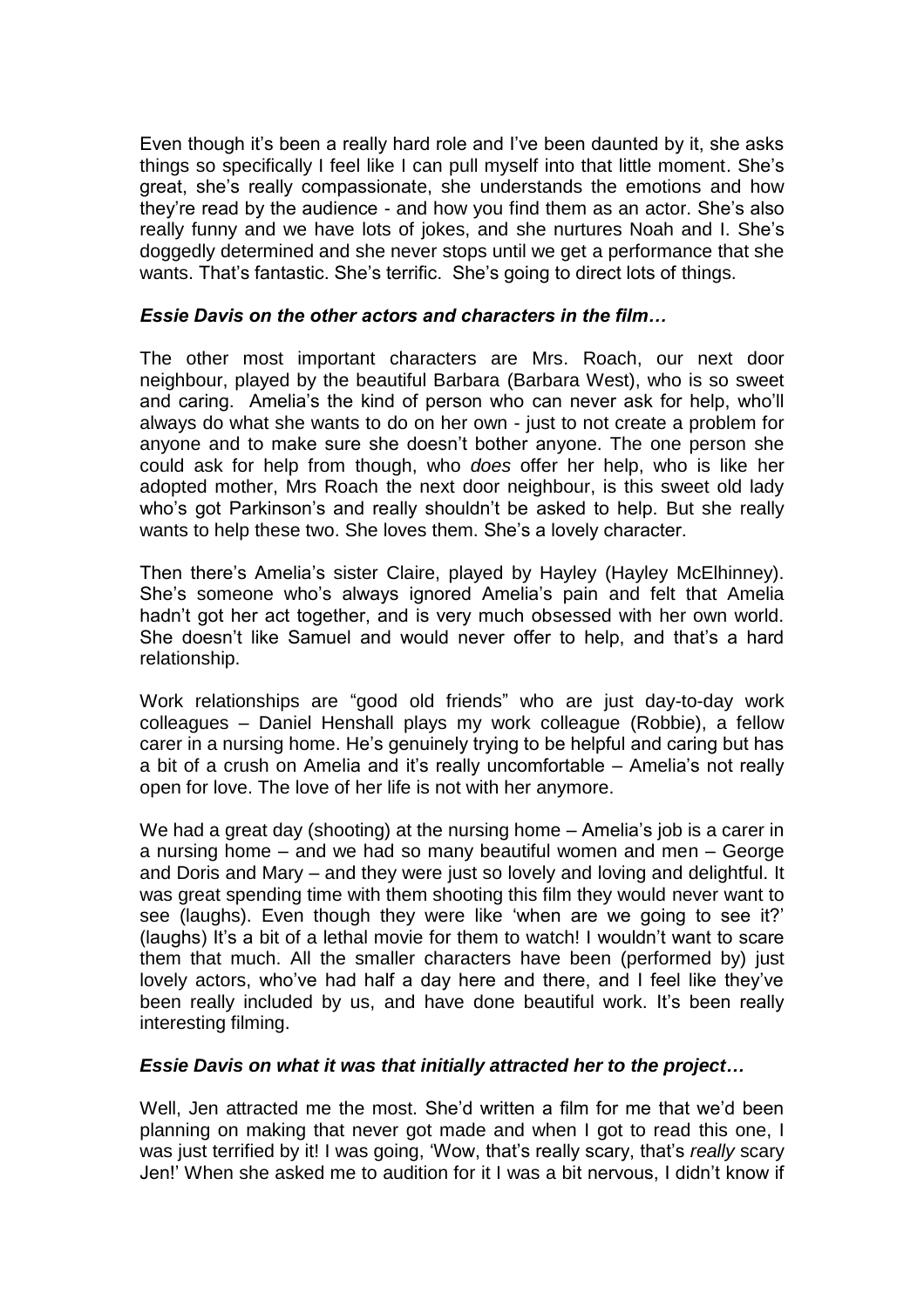I should do a film like this, for my own bravery's sake I guess. I just didn't know if I could do it. Now I know I can do it (laughs) but it's been incredibly confronting. I was also going, 'I have to trust Jen completely - and do I, do I trust her completely? I don't know? I don't know?!' But I *do* trust her completely and it's been a fantastic thing. We were always friends for life but I think we've got this experience between us now, which is pretty deep.

## *Essie Davis on how people will react to the film and what she thinks will resonate most with audiences…*

I think if mothers come see this, it will really move them. And I think it will scare the shit out of everyone else! (laughs) I think - I hope - there will be lots of reasons that people will see this film and I hope for the people who will see it for the scare that they might get moved. I think people are going to go on a very cautious journey, wondering what's going to happen, wondering whether something's going to happen from the child or to the child or whether there is an outside force, and what in fact does happen will hopefully make people's blood run cold.

# **PRODUCER, KRISTINA CEYTON**

# *Kristina Ceyton on how and why she became involved with the film…*

I met Jennifer at a short film festival in the US called Aspen Shortsfest, where I had another film playing and she had her short film, *Monster*, which went on to win the audience award there. We sort of connected there because we're both from Australia and we kept in contact over the years. She went off and developed the script at the Binger Lab in Amsterdam, which is like a script lab over six months. And she then approached me just before finishing the first draft to come on board and I read the script and loved it straight away. It's got such a depth to it, with very strong themes about motherhood, about loss, about denial, and things that I think everyone has to face. What attracted me in the first place is there was a real truth to it. And it scared me! Like the first time I read it I remember I was sitting in my office and it's this big warehouse space and I was there on my own at night and I just had to get up and lock the door... and it just freaked me out! But it's got heart and it's got something to say. In that sense, I think the audience - different people - will get different things out of this film, depending on what they've gone through in their lives. Because I think everyone's got their own 'Babadook' in a way, they've got their own things to deal with and face. You sort of realise how much of your life you deal with things that Amelia's dealing with.

## *Kristina Ceyton on the production, and the vision and style of the film…*

It's a highly ambitious production. We've got a six year old lead actor, animals, stunts, what we're doing is all in-camera effects. We're building a whole studio set, so the whole inside of the terrace is set in the studio in these fabulous Adelaide Studios. We've been very fortunate that we were able to build a studio set though because it allowed us to really put into reality the kind of vision that we have for this film. The story centres, in a way, around a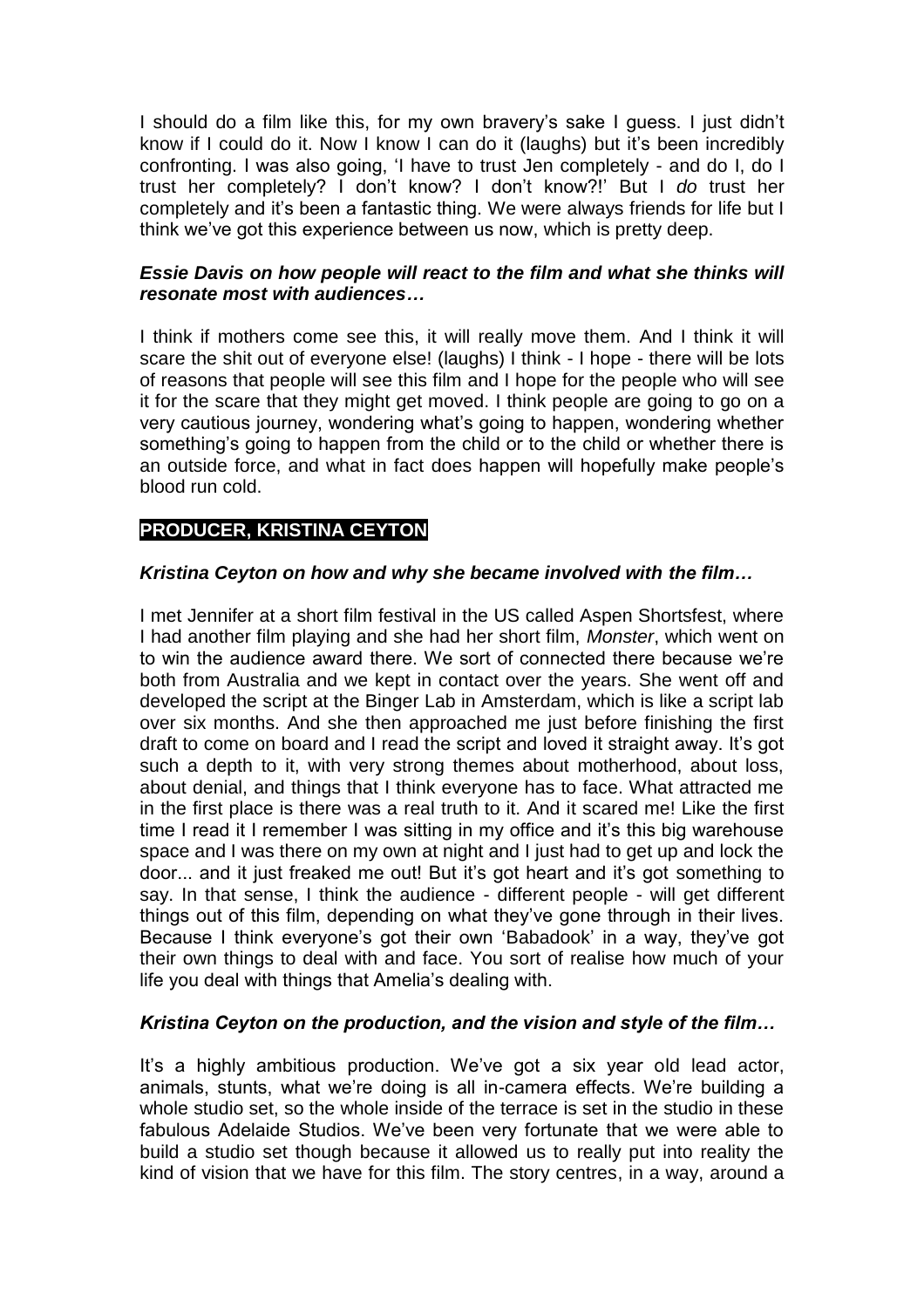story book that seemingly appears out of nowhere and it's this storybook quality that sort of bleeds out into the design of the film.

What we wanted to achieve was a kind of heightened look, very much inspired by the old German expressionist films, where all the emotion is externalised. Initially we thought we were going to shoot this film in black and white but we found a colour scheme for the film that allowed us to do it in colour. We really only use anything from blacks through to greys and to whites... and then just have the sort of blues and the burgundies... and we've been playing around with that colour scheme. I think it's really helped lift this film out of the sort of potentially mundane and domestic setting, which is a mother son story, into something that's a lot more formidable and a lot more scary. The in-camera effects that we achieved, that everything is real, also adds to the true scariness of it.

Ultimately, the scariness and horror comes from the psychology, not anyone being murdered or limbs being chopped off... It's a psychological thriller about a mother going through psychosis. So the design bleeds into the story, bleeds into the way that we characterise Amelia and what this woman is going through.

# **PRODUCER, KRISTIAN MOLIERE**

#### *Kristian Moliere on what attracted him to the project and how he got involved…*

The director, Jen Kent and producer, Kristina Ceyton came to South Australia because they thought that South Australia would be a great place to make this film. And as part of that process, they were looking for a co-producer; a production company to come on board to help them realise the film in South Australia. So I met them in December last year, they were meeting a number of producers and we all got on really well, we liked the same sort of films, we understood what we wanted to achieve with the film and the ambitions, the creative and technical ambitions we had with the film were all very similar. So I think we all felt like we were on the same page and making the same sort of movie. So officially I became involved in early 2012 and we were fully financed I think in February. So it was a quick journey. I guess my involvement hasn't been so much in the creative side – Jen and Kristina have been together working on this project for a number of years and developed the script to a point where it was ready for financing. So Jen and Kristina really should take credit for all of the creative work behind the film. It's their first film – Jen's and Kristina's first film as writer, director and producer and feature films here in this country are really tricky to make. So myself, having made a feature film before, it was a good collaborative partnership as I could share my experience in making low budget films and could assist them with making a film here in South Australia.

I love genre films, and I love intelligent genre films and it's rare to read one that's about something. And this felt to me like it played within the genre conventions beautifully and it did all those things well, but at the heart of it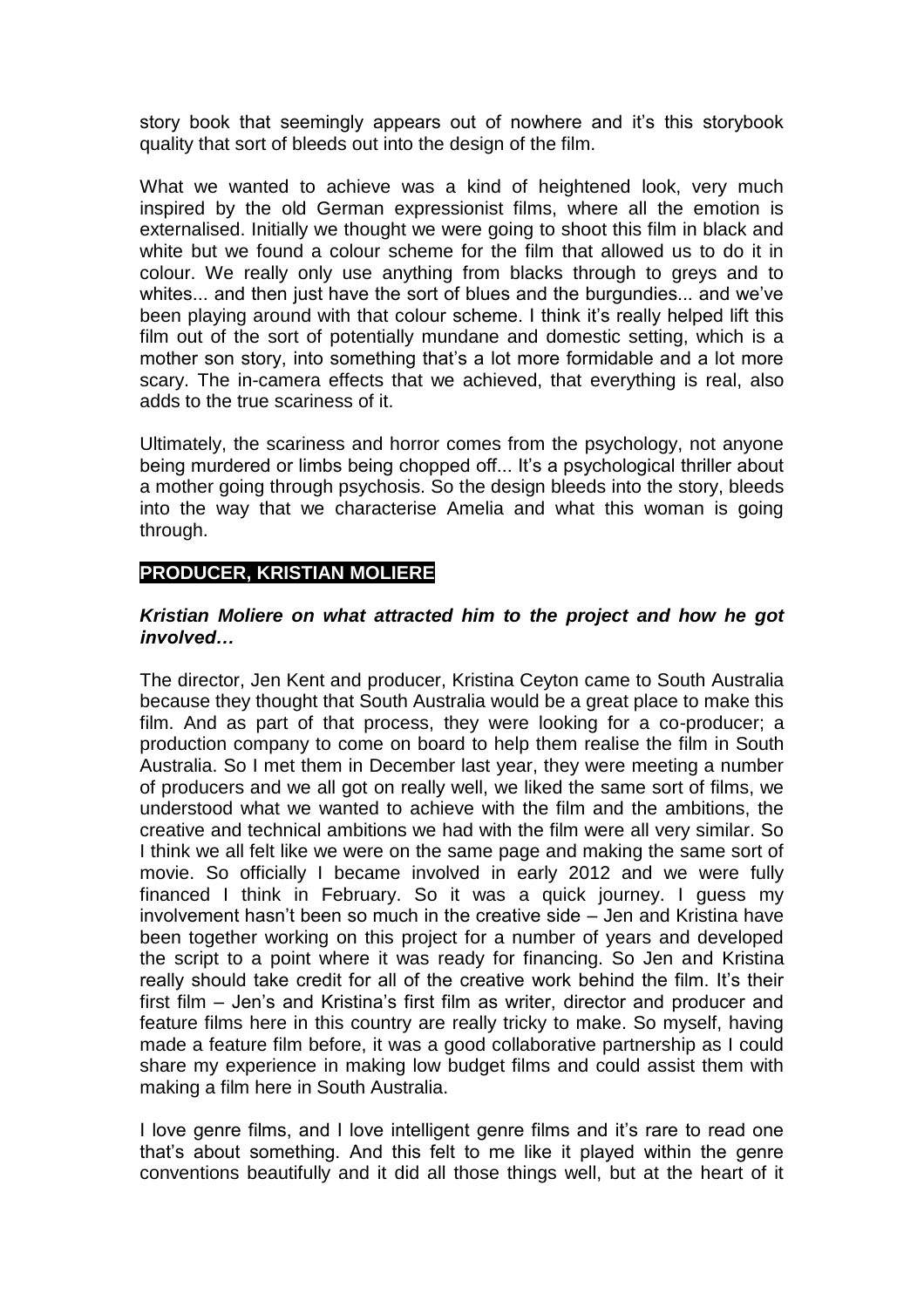was a story of a mother and son relationship, there was real drama in that relationship, and it was about dealing with grief. So it ticked all the boxes for me. As soon as I read the script it was something that I wanted to be involved with.

Jen has got an incredibly strong vision for this film. How she wants the film to look in all aspects from costume design, wardrobe, these amazing sets that we've built, the performance style, the influences, that you could really see what she was trying to achieve and she is very strong in protecting that creative vision. She's very strong with actors. Having an actor background herself she has been able to create and generate these amazing performances. Especially from Noah, who's only a six year old boy. Noah's got incredible trust with Jen, because she understands the acting process. So she's been able to generate these amazing performances from our cast and retain this creative vision.

# **PRODUCTION DESIGNER, ALEX HOLMES**

#### *Alex Holmes on the look and style of the film, in regards to production design…*

The main sort of idea behind this house is that we needed it to be quite a stylised film and quite a heightened film, not a kind of kitchen sink drama where everything had to feel real. It's more of a psychological space, so we had a license to kind of up the ante a little bit and dramatise the space a little bit, without going into the realms of ridiculousness. It's definitely a psychological film about a woman and her kind of neurosis and her inner demons and so the space acts as a kind of character. I guess that's a bit of a cliché to say that, but I think in this film it's definitely the case. We had a bit of a license to not just index our set against the character's taste or what she would buy and what sort of furniture she would have. Everything in the set is chosen because it has a kind of 'presence' – not just because it was what she would buy. We've also really tried hard to create a storybook feeling in this house. Because it's about this storybook, and the whole aesthetic of the film reflects that. Everything had to have that almost bordering on theatrical without being too theatrical - feeling, so that it doesn't take people out of the film.

We've gone for a very grey palette. A grey and blue and a really restricted colour palette, using quite a lot of dark trims. This was a big decision, going with these kind of dark trims in the house, which lends a lot of drama. And it's really paid off because it just gives it a dynamic quality and a slightly more unusual quality... People don't tend to do that as much in real life, but it works cinematically. The scheme came from looking at a lot of storybook illustrations and Grimm's Fairy Tales and different kinds of story illustrations. So that was our main reference point and we wanted to create a film that kind of felt black and white but it isn't. So the colour that was in there had to be very well chosen.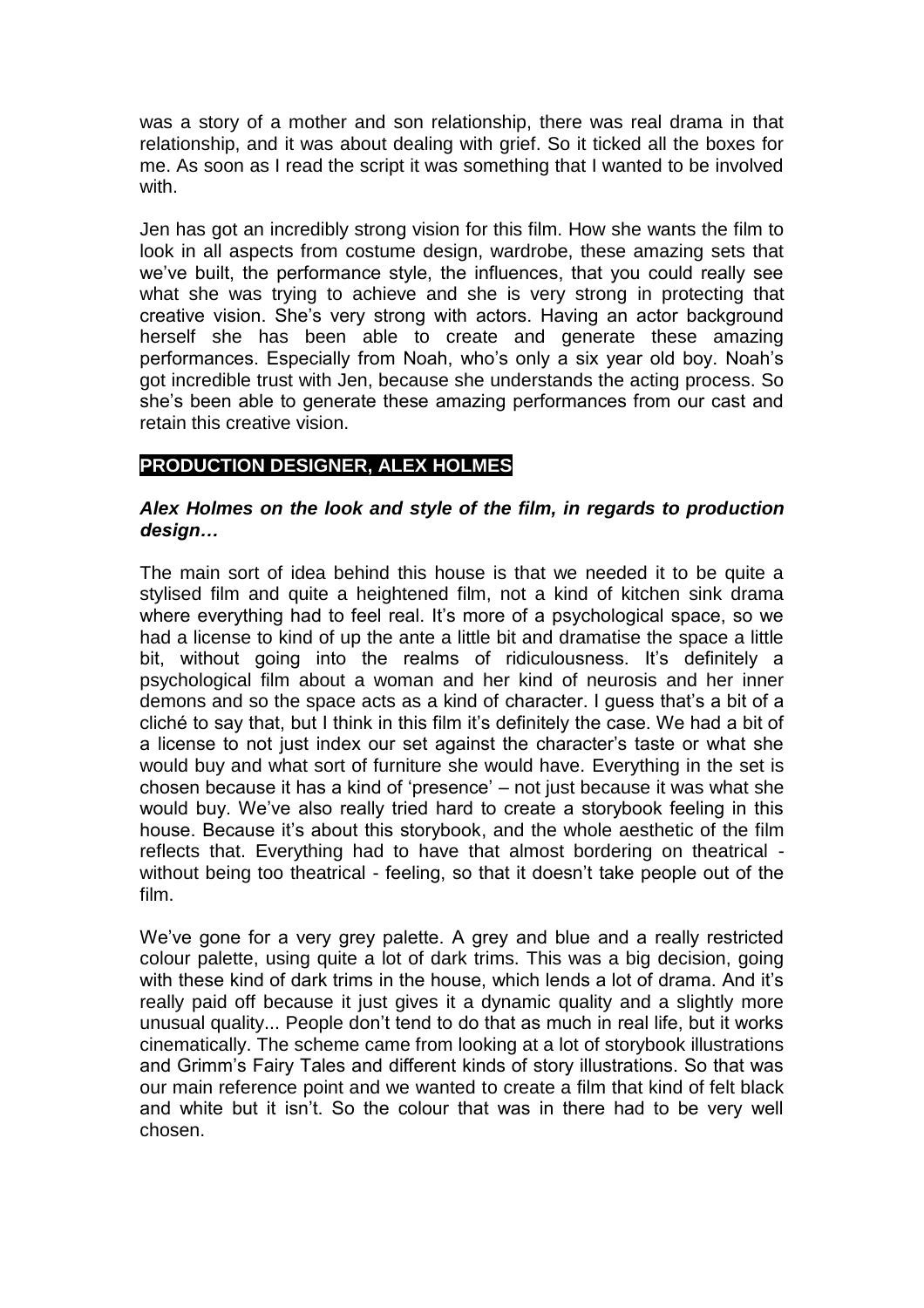We deliberately went quite retro with things like Sam's room and with the whole film generally. That was again one of those stylisation decisions that felt right. Jen always wanted a film that had a really specific look and a heightened feeling and it just didn't feel right somehow for this film to feel too real and contemporary and realistic. But we didn't want to take people out of the film, so there's a lot of sort of sixties retro in it. But you know, people do buy old stuff like what we have in the rooms, from retro shops, and so were trying to keep it in within the realms of contemporary believability still.

# **COSTUME DESIGNER, HEATHER WALLACE**

## *Heather Wallace talks about the look and style of the film, in regards to costuming…*

The look of the film, I think, is really exciting and interesting to be involved with. We had a very strict and particular palette. We worked with black and white and really the greys in between, burgundy to dusty pink and deep navies to the lighter blues. No greens, no browns, no yellows... and so that was interesting. And also we always spoke about balance within the frame, so that we'd have a balance of contrast. Inside the house, the house is very dark and Amelia and Sam are sort of lighter within the house, but when they step outside the house, they always put on something a bit darker. So they go out into the world that's lighter, but they're darker. And we also always had things, you know like coats and things, on hand in case we needed more black in the frame. It was very important that there was a balance of dark and light depending on what was happening in that scene. So that was fun and very interesting as well. In regards to the style we had a unique world, a heightened kind of world, not a real reality. And it was expressionist, expressing the emotions of the characters. We were inspired by 40's, 30's and the 70's and the 21<sup>st</sup> century as well. So, we were drawing on silhouettes and shapes that we liked from those eras. Jennifer Kent took a lot of time with us, talking us through, so that we really got on to her wave-length about the tone that she wanted for the film through the costumes.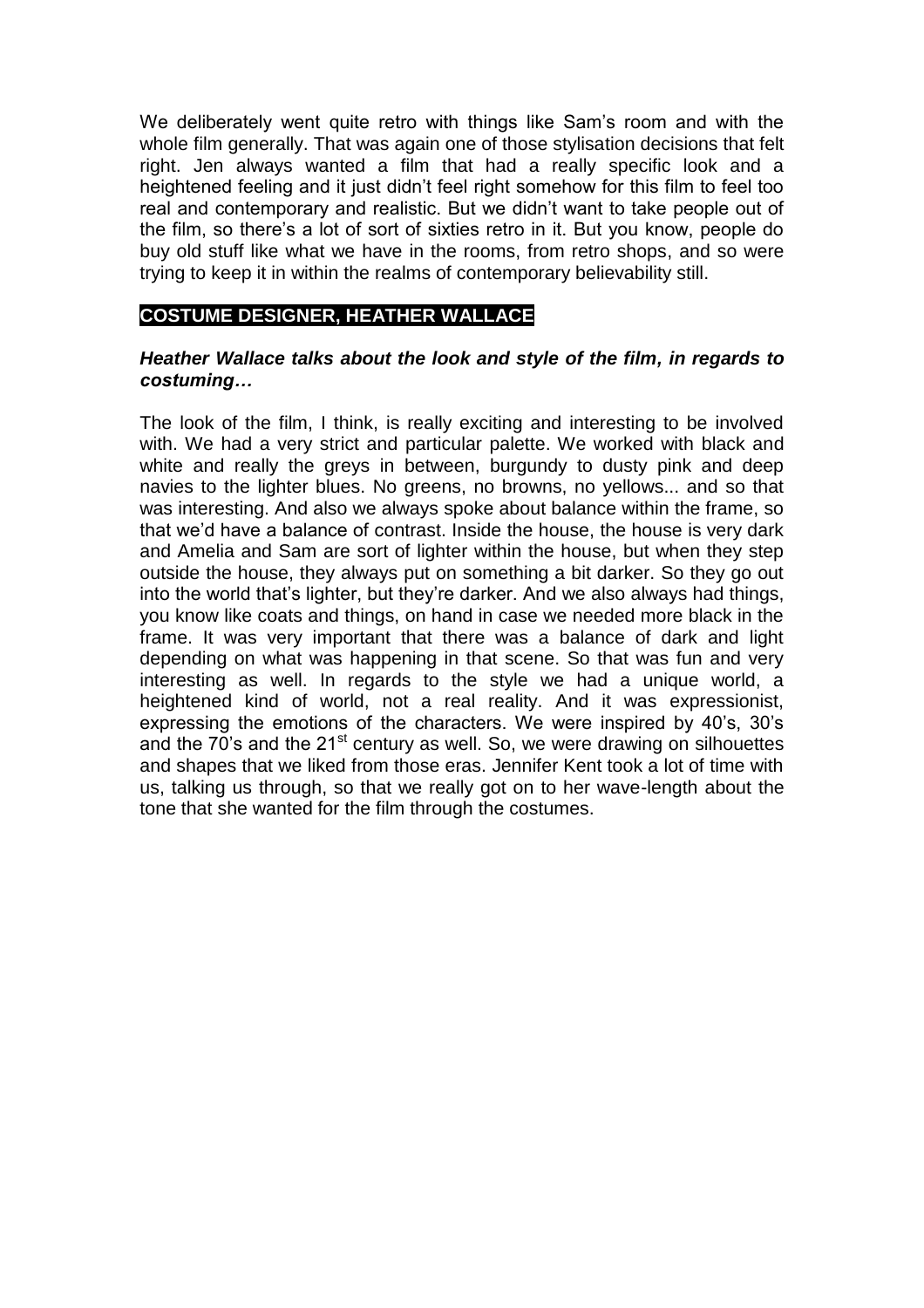#### **FULL CREDITS:**

**SCREEN AUSTRALIA** AND **CAUSEWAY FILMS** PRESENT

IN ASSOCIATION WITH THE **SOUTH AUSTRALIAN FILM CORPORATION** AND **SMOKING GUN PRODUCTIONS**

> AND **ENTERTAINMENT ONE**

# **"THE BABADOOK"**

amelia ESSIE DAVIS

samuel NOAH WISEMAN

claire HAYLEY McELHINNEY

robbie DANIEL HENSHALL

mrs roach BARBARA WEST

oskar BEN WINSPEAR

writer/director JENNIFER KENT

producer KRISTINA CEYTON

producer KRISTIAN MOLIERE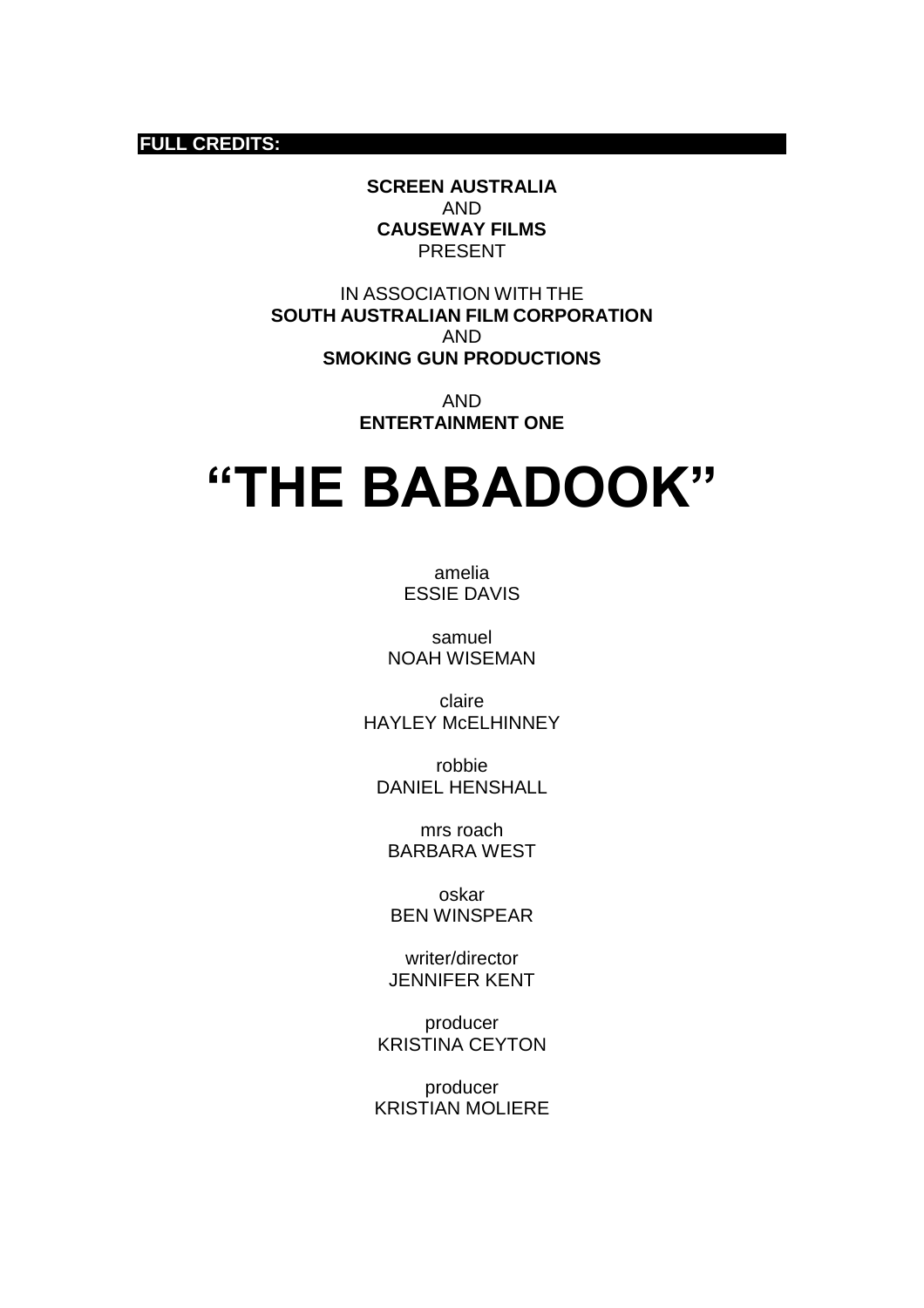executive producers JONATHAN PAGE MICHAEL TEAR JAN CHAPMAN JEFF HARRISON

> line producer JULIE BYRNE

director of photography RADEK LADCZUK

production designer ALEX HOLMES

costume designer HEATHER WALLACE

> editor SIMON NJOO

sound designer FRANK LIPSON

pop-up book illustration & design ALEX JUHASZ

> composer JED KURZEL

music supervisor ANDREW KOTATKO

> casting NIKKI BARRETT Barrett Casting

FILMED IN SOUTH AUSTRALIA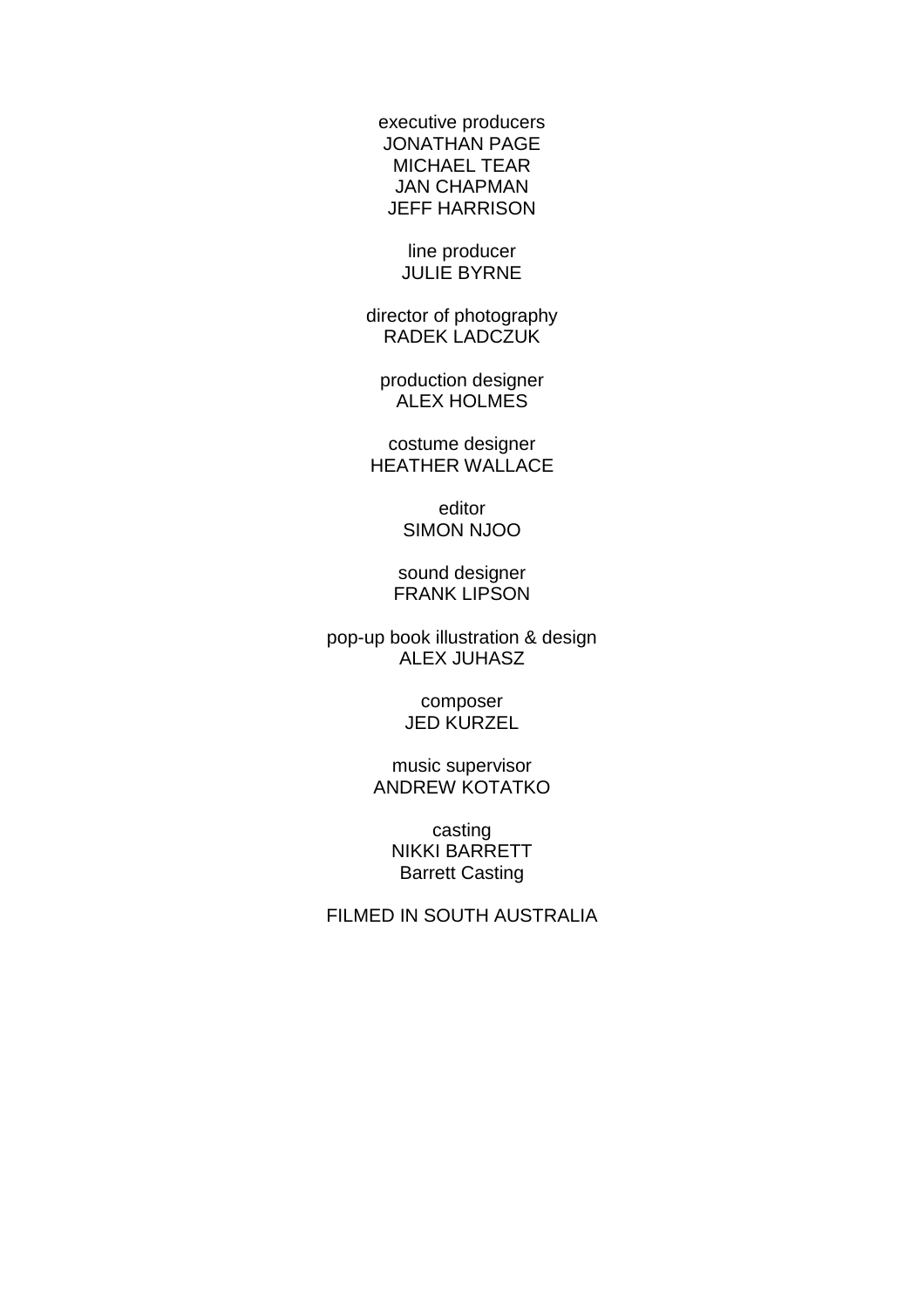#### **FULL CLOSING CREDITS**

Amelia ESSIE DAVIS Samuel **NOAH WISEMAN**<br>Claire HAYLEY MCELHI Mrs Roach BARBARA WEST Old Woman in Corridor **ANNIE BATTEN** Principal TONY MACK Supermarket Mum **TIFFANY LYNDALL KNIGHT** Supermarket Little Girl LUCY HONG<br>Checkout Chick Sophie Riggs **Checkout Chick** Kissing Woman LOTTE CRAWFORD Kissing Man CHRIS ROBERTS Eastern Suburbs Mums PIPPA WANGANEEN Police Sergeant ADAM MORGAN Young Policemen MICHAEL GILMOUR Fast Food Mum ALICIA ZORKOVIC Fast Food Kids **INDIA ZORKOVIC** Car Guy JOHN MAURICE Samuel Stand-In MICHAEL GILMOUR Amelia Stunt Double **SHARELLE STARR** Amelia Hand Double **COLIVIA BEARDSLEY**<br>The Babadook **TIM PURCELL** The Babadook Bugsy HACHI Casting Assistant NATALIE WALL Associate Producer PETE BEST **Production Co-ordinator JUDI OEHME** Production Secretary GEMMA SALOMON

Claire HAYLEY MCELHINNEY<br>Robbie Daniel Henshall **DANIEL HENSHALL** Oskar BEN WINSPEAR Ruby CHLOE HURN Beverly JACQY PHILLIPS Norma BRIDGET WALTERS Teacher CARMEL JOHNSON Doctor TERENCE CRAWFORD Warren CRAIG BEHENNA<br>Prue CATHY ADAMEK CATHY ADAMEK Magician STEVEN SHEEHAN PETA SHANNON MICHELLE NIGHTINGALE CRAIG MCARDLE ISLA ZORKOVIC CHARLIE CRABTREE ETHAN GRABIS SOPHIE ALLAN

Director's Assistant STEPHEN PACKER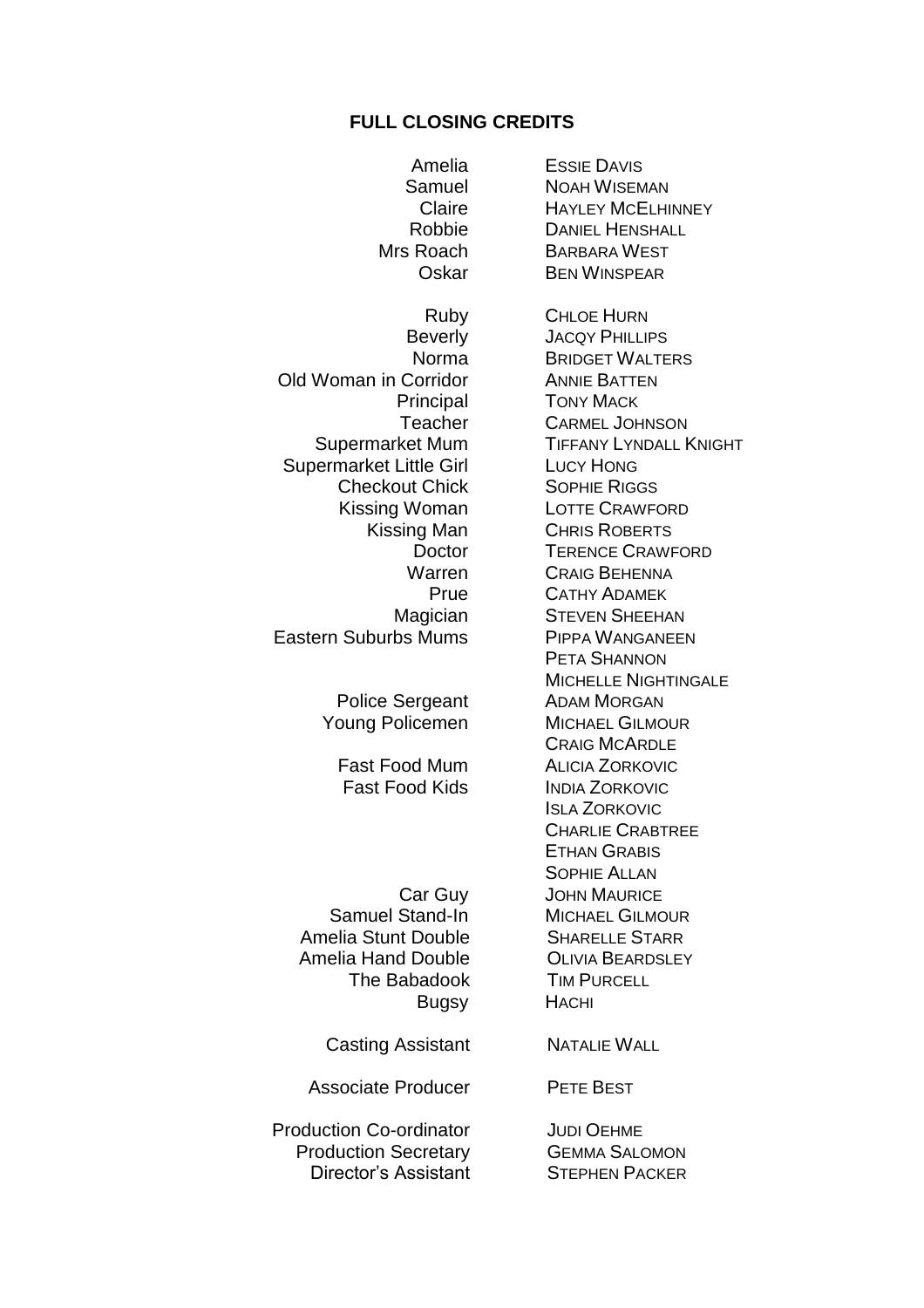**Production Runner MICHAEL PHILIPPOU Production Accountant** MARK KRAUS<br> **Accounting Attachment** GRANT NOBLE Production Accounting Attachment

> First Assistant Director BRAD LANYON Second Assistant Director KELLY CARPENTER Casual Assistant Directors LAUREN WELLS-JONES

Clapper Loader / Data Wrangler MAXX CORKINDALE Steadicam Operator Louis PuLi

2<sup>nd</sup> Unit DOPs

2<sup>nd</sup> Unit Focus Pullers Michael Tessari

2nd Unit Camera & Electrics Assistants JORDAN AGUTTER

Sound Department Intern ALEX ROBERTSON

3rd Electrics Casual Electricians / Work Experience DANNY PHILIPPOU

Low Loader Driver PETER ITSINES

Costume Buyer / Standby **OLIVIA IACOBELLI** Costume Assistant KIM O'MALLON

Make-Up / Hair Supervisor TRACY PHILLPOT Make-Up / Hair Artist MARION LEE

JESSE GONINON Continuity TAERA SHROFF

Focus Puller FRANK HRUBY

NIMA NABILI RAD HUGH FREYTAG DAVID TANG DAVE GREGAN ADAM CAMPOREALE

Sound Recordist DES KENNEALLY Boom Operator MARCO ARLOTTA

> Gaffer ROBERTTO KARAS Best Boy HUGH FREYTAG **SAM CHAMBERLAIN STEVEN HUSSEY** MIRA SOULIO

Key Grip MIKE SMITH Grip BEN WALSH Crane Grip JOHN SMITH

Make-Up Casuals HANNAH SINKINSON ANDREA HALL JEN ROSSITER

> Art Directors ALEX HOLMES KAREN HANNAFORD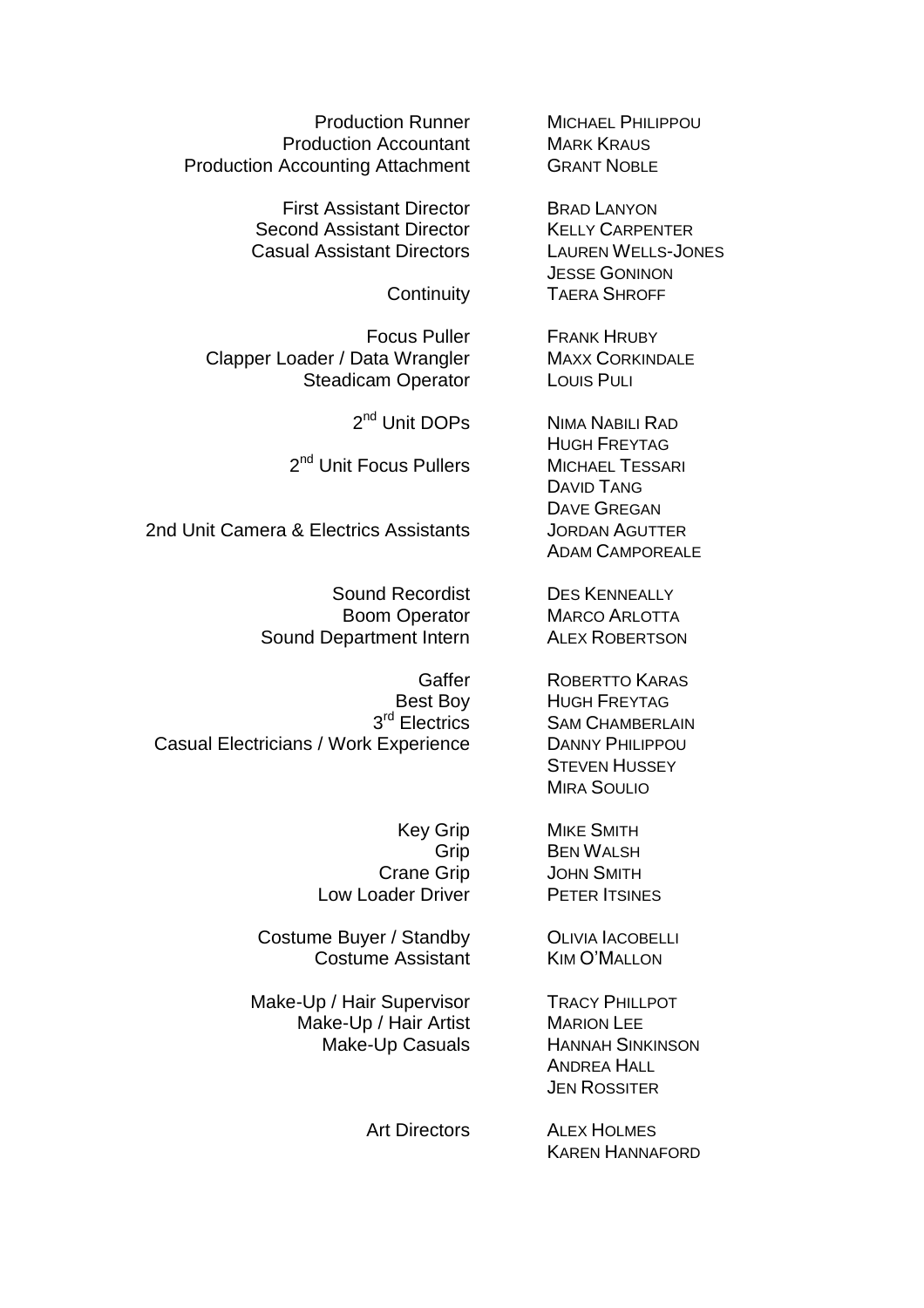Buyer/Dresser AMY BAKER Art Department Runner<br>Casual Buver/Dresser Bussie Mills Casual Buyer/Dresser<br>Casual Runner JEREMY AUBERT **Casual Runner** Standby Props **GEOFF TARR** 

Prosthetics Supervisor

Prop Makers **ANIFEX** 

Stop Motion Animation Consultant MICHAEL CUSACK Art Department Assistant & Prop Maker TIM PURCELL Art Department Assistant KELLY RIVETT Art Department Attachment Angus Henderson<br>
Angus Henderson<br>
Lisa Campbell Harrap Art Department Work Experience Art Department Professional Development GEORGINA MILLS

> Construction Manager PAUL SPENCER Leading Hand RICK HUXHOLL Carpenter TOM ELLIS 1<sup>st</sup> Year Carpenter MICHAEL COBBING Casual Carpenter **JARED SPENCER**

Location Scouts MARK EVANS

Stunt Co-ordinator / Safety Supervisor REG ROORDINK Special Effects Co-ordinator CLINT DODD

Dog Wrangler CANNY MAK

Chaperone (for Noah Wiseman) JILLIAN SHAPIRO

Set Decorator **JENNIFER DRAKE** Set Designer ROSS PERKIN Prosthetics **JUSTIN DIX** WICKED OF **OZ STUDIOS**<br>DALE BAMFORD

> MICHAEL CUSACK & RICHARD CHATAWAY

Puppet Maker STEPHANIE FISHER STEPHANIE FISHER

Scenic Artist **JOHN HARATZIS** Brush Hands MONIQUE FENECH YURI POETZL

Location Manager **SCOTT MCDONALD** BRAD LANYON JESSE GONINON SARAH ABBEY

Unit Manager JOSHUA JAEGER Unit Assistant ROGER LAMEY Caterer SONYA MARSHALL DIRECTOR'S CUT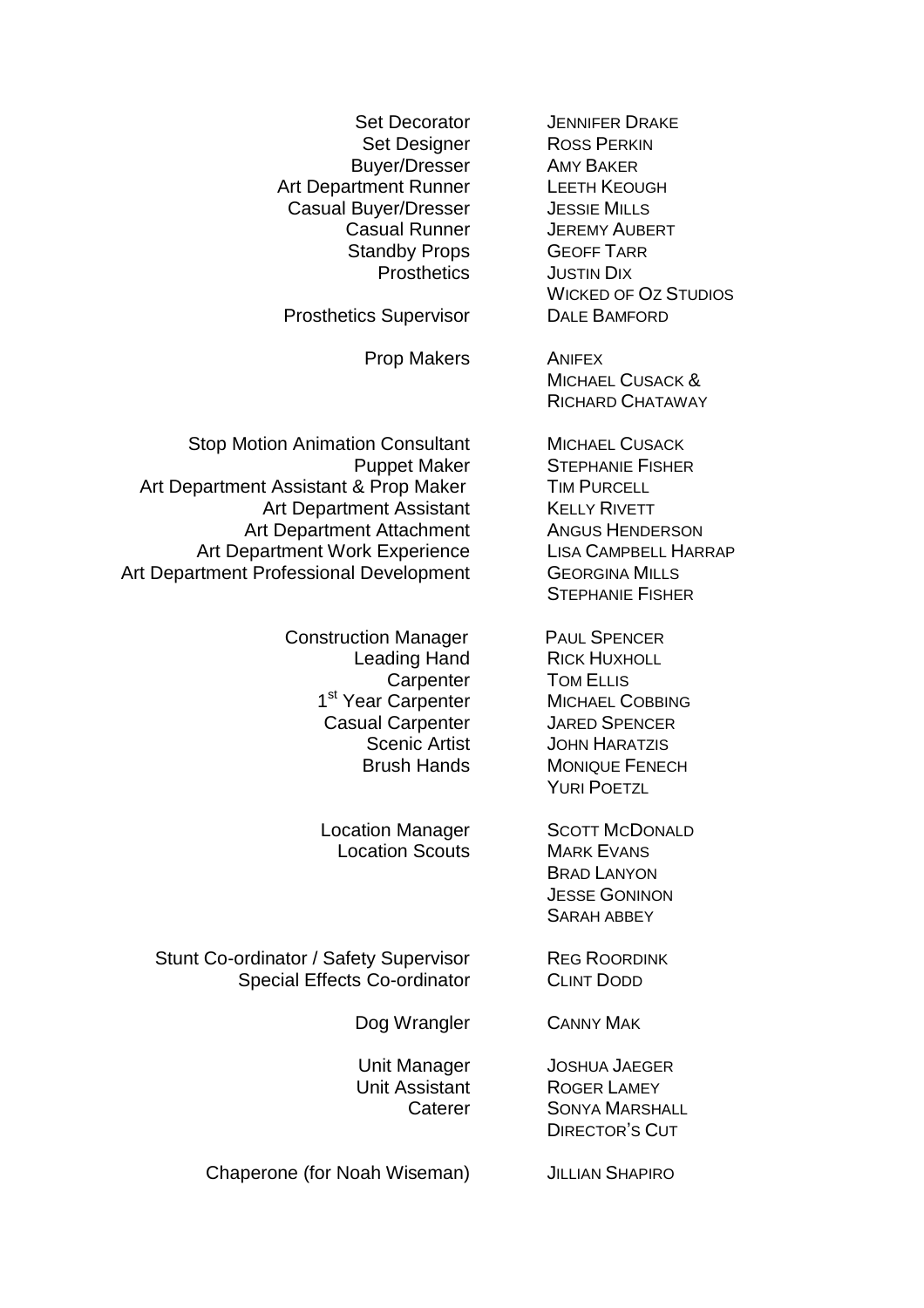Tutor (for Noah Wiseman) DIANE KATCHMAR Magician Consultant VINH GIANG

Script Advisors HILARY BELL

Stills Photographer MATT NETTHEIM<br>Unit Publicity CHRIS CHAMBER

Post Production Script JEN SMART

ENCYCLOPAEDIA OF MAGIC Polish Interpreter JAKUB GAUDASINSKI

JOAN SAUERS

CHRIS CHAMBERLIN POP CULTURE EPK MARK ANDERSSON KATRINA LUCAS WORDS ON TIME

## SYDNEY 2<sup>ND</sup> UNIT

Additional Camera Operator MICHAEL FAIRBAIRN First Assistant Director DIMITRI ELLERINGTON First Assistant Camera GERARD MAHER

Standby Props EDDIE HENDEL Art Department Assistant CONOR REID<br>Art Department Assistant AIMEE-LEE X. CURRAN Art Department Assistant Wardrobe Assistant VICKI NHIFU Makeup & Hair SUE CARROLL **Production Runner KELVIN SAIK** Traffic Control WHO DARES

Facilities Supervisor PETE BEST Sound Designer/Effects Editor FRANK LIPSON Dialogue Editor PETE BEST

Puppeteers ANA MARIA BELO PEITA BREESE OLIVIA BEARDSLEY Production Manager **CLAIRE YVONNE EVANS** Gaffer **ZAC MURPHY** Best Boy JOHN WARD Grip CHRIS DAVIES Data Wranglers DIMITRI ZAUNDERS MICHAEL FAIRBAIRN Video Split NICHOLAS WILLIAMS Puppet Maker WESLEY CHAMPION Location Sound RICHARD TEAGUE Stunt Driver **GORDON WADDELL** Safety Officer **TALAYNA MOANA NIKORA** Stunt Rigger DEAN GOULD

Mixing Facility **BOOM SOUND @ BEST Fx**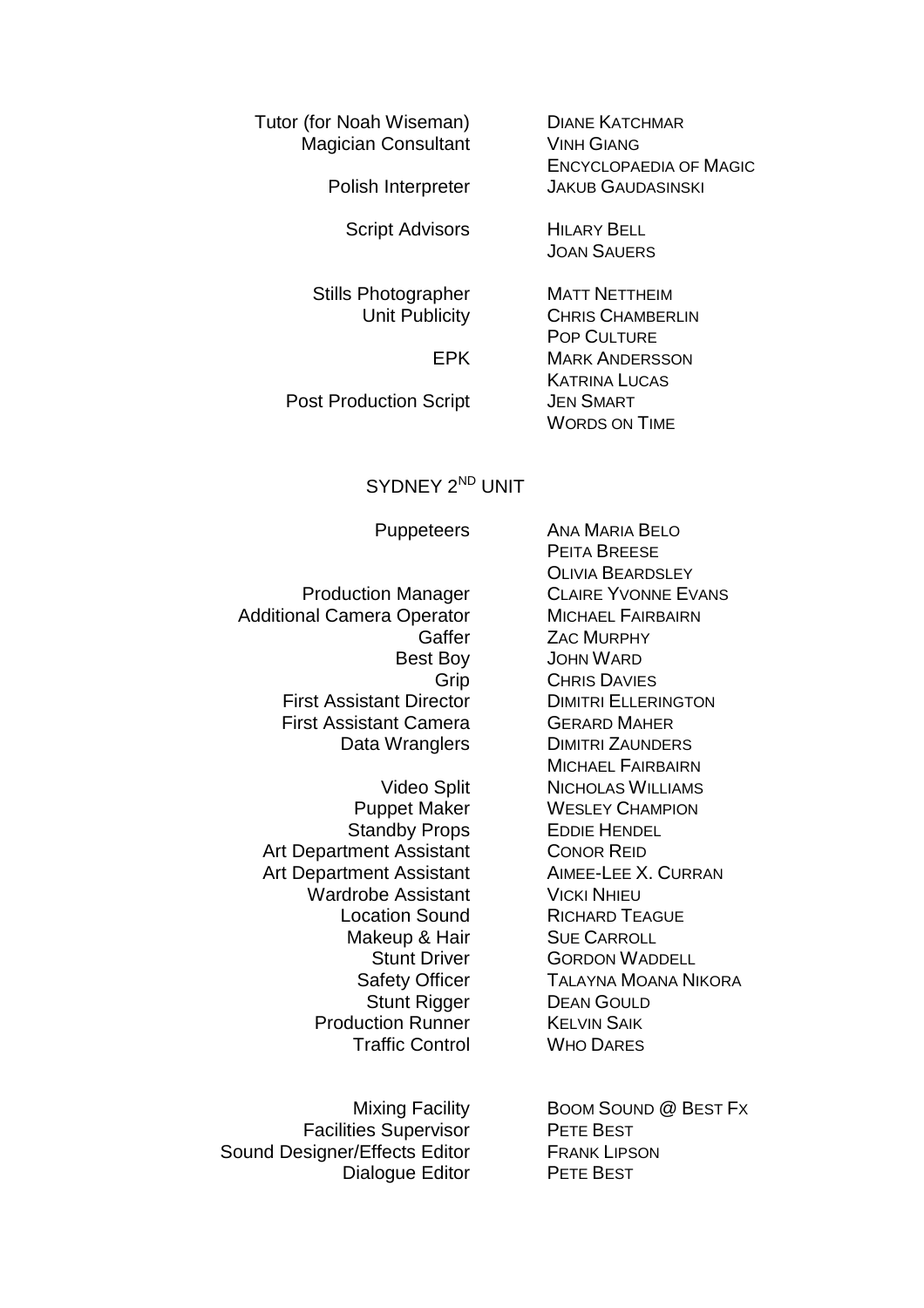#### Foley JOHN SIMPSON

FEET N FRAMES<br>PETE SMITH Re-Recording Mixer<br>ADR Studios BEST FX - PETE BEST, SCOTT ILLINGWORTH SOUNDWAVES – ANDREW **MCGRATH** 

HUZZAH SOUND – TARA WEBB

ORIGINAL MUSIC COMPOSED, ARRANGED AND PERFORMED BY JED KURZEL (COURTESY OF IVY LEAGUE RECORDS), PUBLISHED BY IVY LEAGUE MUSIC

| <b>Music Mix</b>                                                                                                                                                          | <b>MATT LOVELL</b><br><b>FORGOTTEN VALLEY STUDIOS</b>                                                |
|---------------------------------------------------------------------------------------------------------------------------------------------------------------------------|------------------------------------------------------------------------------------------------------|
| Vocals                                                                                                                                                                    | <b>GINGER KURZEL</b>                                                                                 |
| <b>Assembly Editor</b><br><b>Assistant Editors</b>                                                                                                                        | <b>SEAN LAHIFF</b><br><b>SEAN LAHIFF</b><br><b>KASRA RASSOULZADEGAN</b>                              |
| <b>Offline Facilities</b><br><b>Titles Design</b><br><b>Titles Photographer</b>                                                                                           | KOJO, ADELAIDE<br><b>DEFINITION FILMS, SYDNEY</b><br><b>JAMES BOORMAN</b><br><b>STUART MACKENZIE</b> |
| <b>Post Production Facility</b><br>DI Colourist/VFX Supervisor<br><b>Managing Director</b><br><b>Post Production Supervisor</b><br><b>Senior Post Production Producer</b> | KOJO<br><b>MARTY PEPPER</b><br><b>DALE ROBERTS</b><br><b>KATE BUTLER</b><br><b>NICOLA TATE</b>       |
| <b>Post Production Producer</b><br>Data Manager                                                                                                                           | <b>ALEXANDRA BLUE</b><br><b>SCOTT HEYSEN</b>                                                         |
| <b>Visual Effects Compositors</b>                                                                                                                                         | <b>MARK HOLMAN-HARRIS</b><br><b>MARK DICKSON</b><br><b>MARK MCKENNA</b>                              |
| <b>Visual Effects Artists</b>                                                                                                                                             | <b>DAVID SMITH</b>                                                                                   |
| <b>Laboratory Services</b>                                                                                                                                                | <b>TECHNICOLOR THAILAND</b>                                                                          |
|                                                                                                                                                                           |                                                                                                      |

Studio ADELAIDE STUDIOS JO MULCAHY & ALAN LLOYD

**EXCEL NETWORK CAR HIRE** 

Camera Equipment GEARHEAD<br>Car & Van Hire EXCEL NET Make Up / Wardrobe Van MASONFILM PTY LTD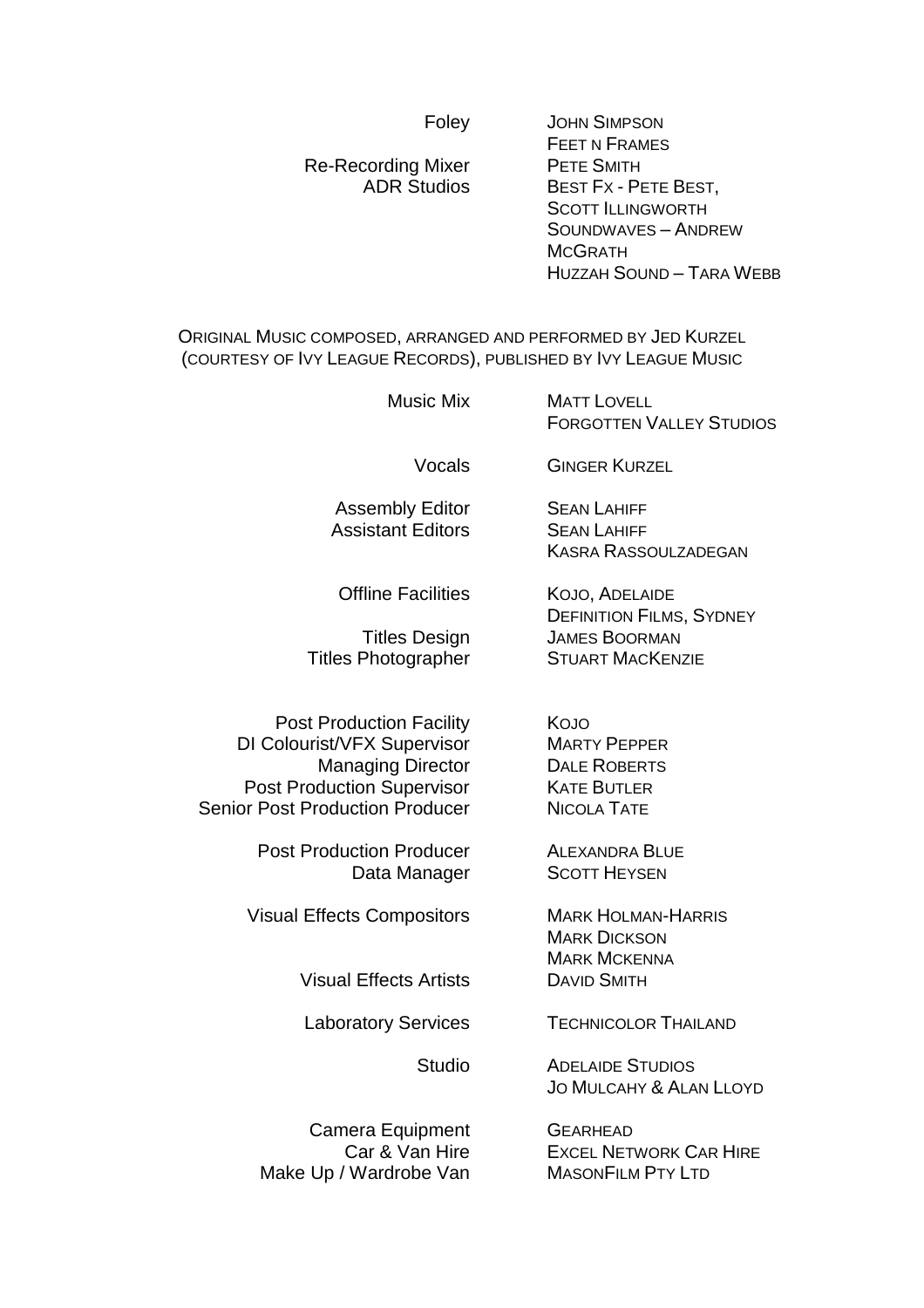| Travel                      | <b>TRAVEL BEYOND</b><br><b>MICHELLE NEWTON</b>                               |
|-----------------------------|------------------------------------------------------------------------------|
| Legals                      | <b>BRYCE MENZIES</b><br>OSCAR O'BRYAN<br><b>MARSHALLS &amp; DENT LAWYERS</b> |
| <b>Completion Guarantor</b> | <b>DAVID NOAKES</b><br><b>CORRIE SOETERBOEK</b><br>FACB                      |
| Insurance                   | <b>BRIAN HOLLAND</b><br><b>MIDLAND INSURANCE</b><br><b>BROKERS</b>           |
| <b>Collection Agency</b>    | FREEWAY CAM B.V.                                                             |
|                             |                                                                              |

#### A huge thank you to our KICKSTARTER supporters

PETER EYERS JOCHEN & BRIGITTE HEHN JUERGEN & RENATE HEHN ANN NORGREN HOLMES PATRICK & RACHEL HOLMES JONATHAN HOLMES & SHAUN HOYT RODD MARTIN ROY MCCLURG JULIAN MEAGHER VIRGINIA MESITI KATARINA MILLER DAMIAN NIXEY CARLA & GERD PETERMANN CLAUDIA & BERND SCHMITZ-DRAEGER TOM STOPPARD HORATIO THOMS NATALIE VENNING JEFFREY WHITMARSH RYAN FROST & MARY ZASZLOS

#### **The filmmakers wish to thank the following for their support and assistance**

SUZANNE ADAMS IAN ASTRIDGE AILEEN & EDWARD AUJARD TOM AULD JACQUI BANHAMBERLINALE TALENT PROJECT MARKET KATHI BILDHAUER CHRISTOPHER BORGMANN KATRINA BOSWORTH MICHAEL CLEGGETT MARTHA COLEMAN SUE COLLINS MIKE COWAP KIKI DILLON KATHLEEN DRUMM DANIEL DUBIECKI LESCHELE & DARCY ECONOMOS ELDERCARE KIRKHOLME RESIDENTS MICHELE LUKEA ESTEVES CLAIRE YVONNE EVANS ANGIE FIELDER LAURA GORUN DAVID GROSS CARINA GUN DALVYN HALE ELIZABETH HAMILTON MIRANDA & INDI HAMPTON RICHARD HARRIS SONIA HEINEN JAMES HEWISON TIM HUMPHRIES SAMANTHA JENNINGS ALEX KEAY DEXTER LANYON MARK LAZARUS PAUL MACIONIS, FOXTEL AUSTRALIA GREG MARSH BROCK MARTIN JOHN MAYNARD KATH MCINTYRE METHOD STUDIOS ALEXEI MIZIN NERIDA MOORE BELINDA MRAVICIC GABRIELLA MUIR VIRON PAPADOPOULOS MARK PARSONS HALCYON PRATT RED APPLE CAMERA RENTALS NEIL RICHARDS SUZANNE RICHARDS JULIE RYAN VUK RSUMOVIC LISA SHAUNESSY KATHERINE SLATTERY KIRSTY STARK VIV SCANU SOLITAIRE AUTOMOTIVE GROUP SPAAMART MEGAN SIMPSON HUBERMANN TORUS TAMMER BRETT THORNQUEST BRIAN TRENCHARD-SMITH CAROLINE VERGE VFF - VERWERTUNGSGESELLSCHAFT DER FILM- UND FERNSEHPRODUZENTEN LYNNE VINCENT MCCARTHY LANCE WEILER ALEX WHITE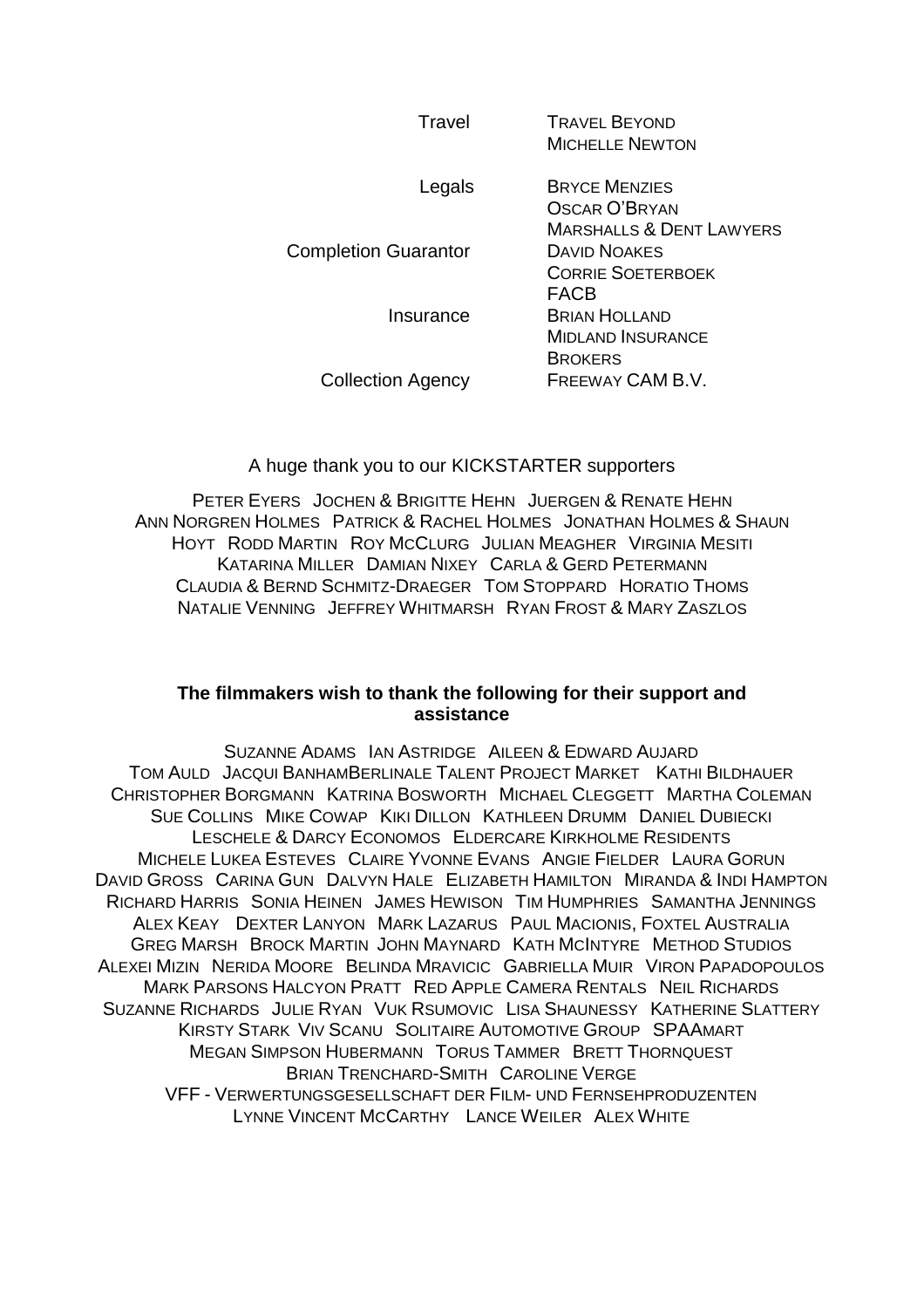#### **SPECIAL THANKS**

BINGER FILMLAB ELAD GAVISH ANNELIE HEHN JOCHEN & BRIGITTE HEHN KATRIN HEUSER MATILDA HOLMES CELIA IRELAND CHRIS JOLLIFFE TIFFANY KATCHMAR JUSTIN KURZEL KASIA & IGNACY LADCZUK EMILY & MATILDA MOLIERE LUKE PHILLIPS TALI S[HALOM](http://pro.imdb.com/name/nm3394592/)-EZER JILLIAN SHAPIRO NAOMI WENCK JUDY WILSON

> "I TRE VOLTI DELLA PAURA" (BLACK SABBATH) DIRECTED BY MARIO BAVA COURTESY OF ALFREDO LEONE, INTERNATIONAL MEDIA FILMS INC

"ECLIPSE DE SOLEIL EN PLEINE LUNE" "LIVRE MAGIQUE" "DISLOCATION MYSTERIEUSE" "FAUST AUX ENFERS" "UN HOMME DE TETE" "CAKE-WALK INFERNAL" DIRECTED BY GEORGE MÉLIÈS COURTESY OF LOBSTER FILMS PARIS

> "LA MAISON ENSORCELÉE" DIRECTED BY SEGUNDO DE CHOMÓN C1907 SEGUNDO DE CHOMÓN CC0 1.0 UNIVERSAL

> > "SKIPPY THE BUSH KANGAROO" COURTESY OF FAUNA PRODUCTIONS

TV INSERTS, STOCK FOOTAGE & ARTWORK COURTESY OF

ALPHA VIDEO BUYOUT FOOTAGE CNN DANOZ DIRECT ITN SOURCE NIK LACHAJCZAK RANDALL MCGUIRE SHUTTERSTOCK T3MEDIA THE MEDICI SOCIETY LIMITED THEATRE CHARACTER & WOMAN IN PARIS - JOSEF KOUDELKA / MAGNUM / SNAPPER MEDIA COMPOSER - CONSTANTINE MANOS / MAGNUM / SNAPPER MEDIA BIRDS IN THE PARK - BRUCE DAVIDSON / MAGNUM / SNAPPER MEDIA

> "SUMMER BREEZE" Written by Pete Dunn & Mike Robkin Courtesy of EMI Production Music

"MUSIC FOR ANGLO SAXES" Written by Alan Bristow Courtesy of EMI Production Music

MUSIC FROM "SKIPPY" WRITTEN BY ERIC JUPP © ADMINISTERED BY APRA|AMCOS

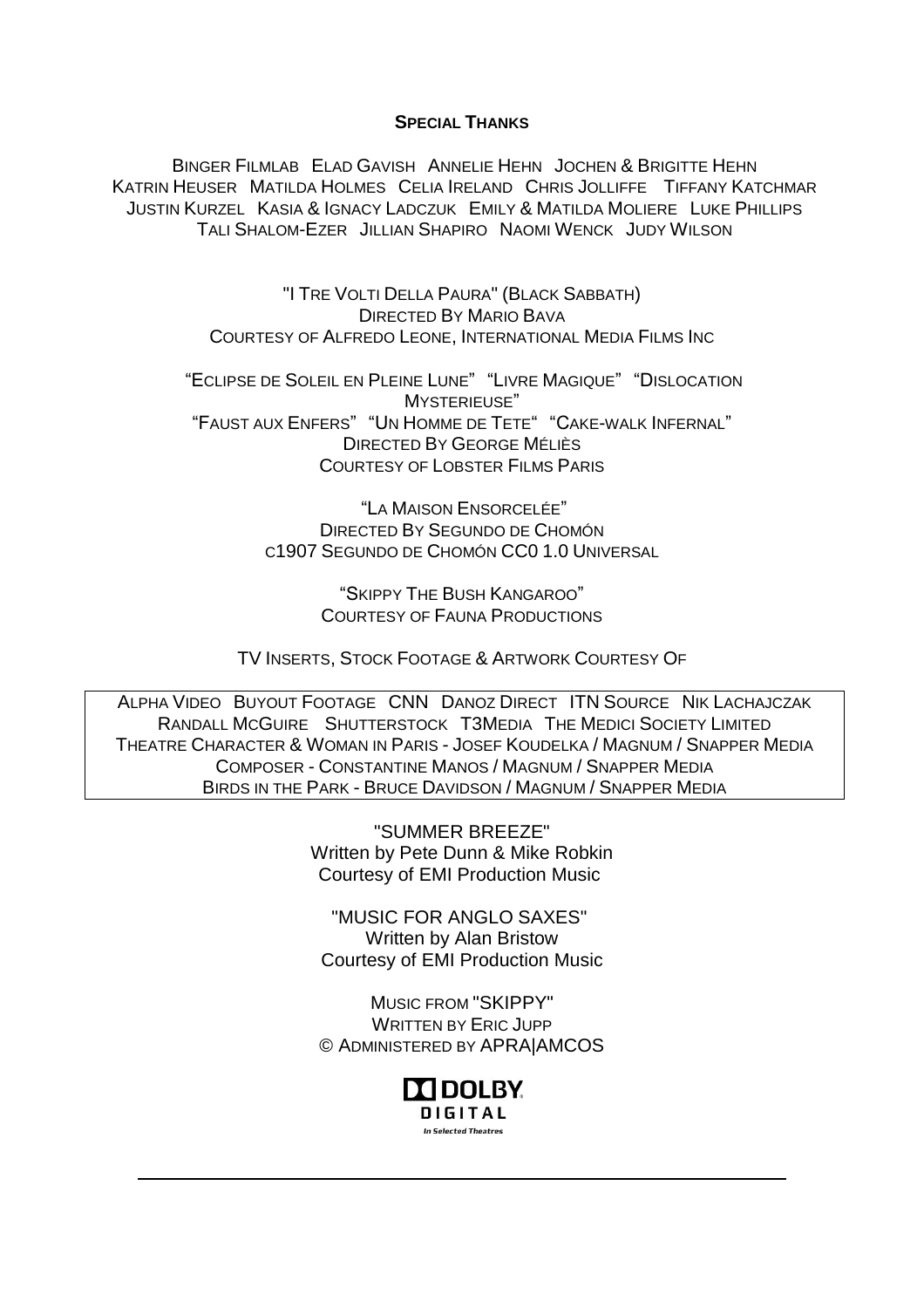

#### DEVELOPED WITH THE ASSISTANCE OF



AND

THE SCREEN AUSTRALIA ENTERPRISE PROGRAM \_\_\_\_\_\_\_\_\_\_\_\_\_\_\_\_\_\_\_\_\_\_\_\_\_\_\_\_\_\_\_\_\_\_\_\_\_\_\_\_\_\_\_\_\_\_\_\_\_\_\_\_\_\_\_\_\_\_\_\_\_\_

DEVELOPED WITH THE ASSISTANCE OF





# CAUSEWAY FILMS

smoking gun productions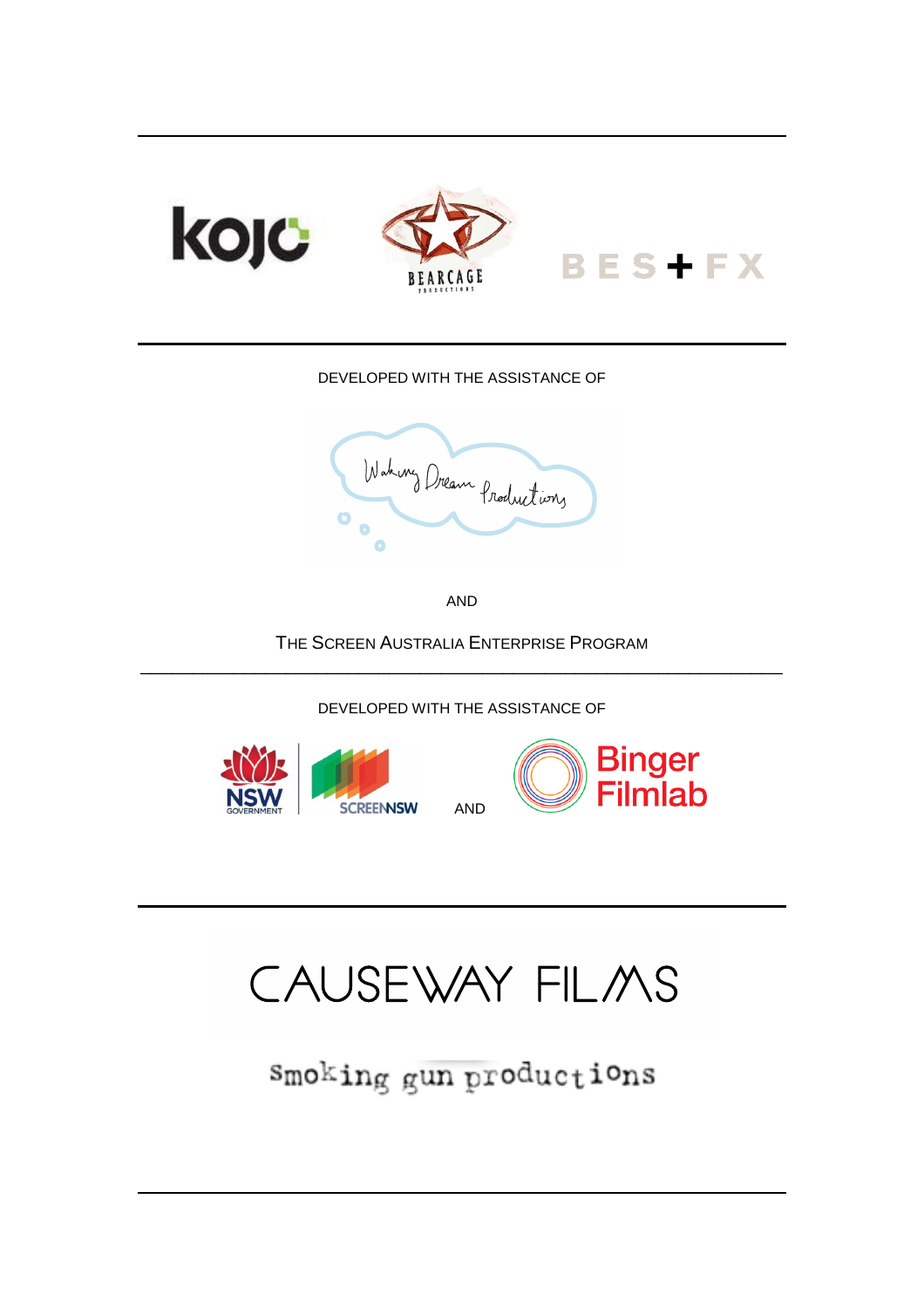#### FINANCED WITH THE ASSISTANCE OF



# PRINCIPAL INVESTOR





All characters, events, people and places depicted in this cinematographic film are fictitious and imaginary and any relation to any person living or dead is purely coincidental.

\_\_\_\_\_\_\_\_\_\_\_\_\_\_\_\_\_\_\_\_\_\_\_\_\_\_\_\_\_\_\_\_\_\_\_\_\_\_\_\_\_\_\_\_\_\_\_\_\_\_\_\_\_\_\_\_\_\_\_\_\_\_

This cinematograph film (including, without limitation, the soundtrack thereof) is protected by the copyright laws of Australia and other applicable laws worldwide.

ISAN NUMBER 0000-0003-2F44-0000-6-0000-0000-J

© 2013 Babadook Films Pty Ltd, Causeway Films Pty Ltd, South Australian Film Corporation and Screen Australia.